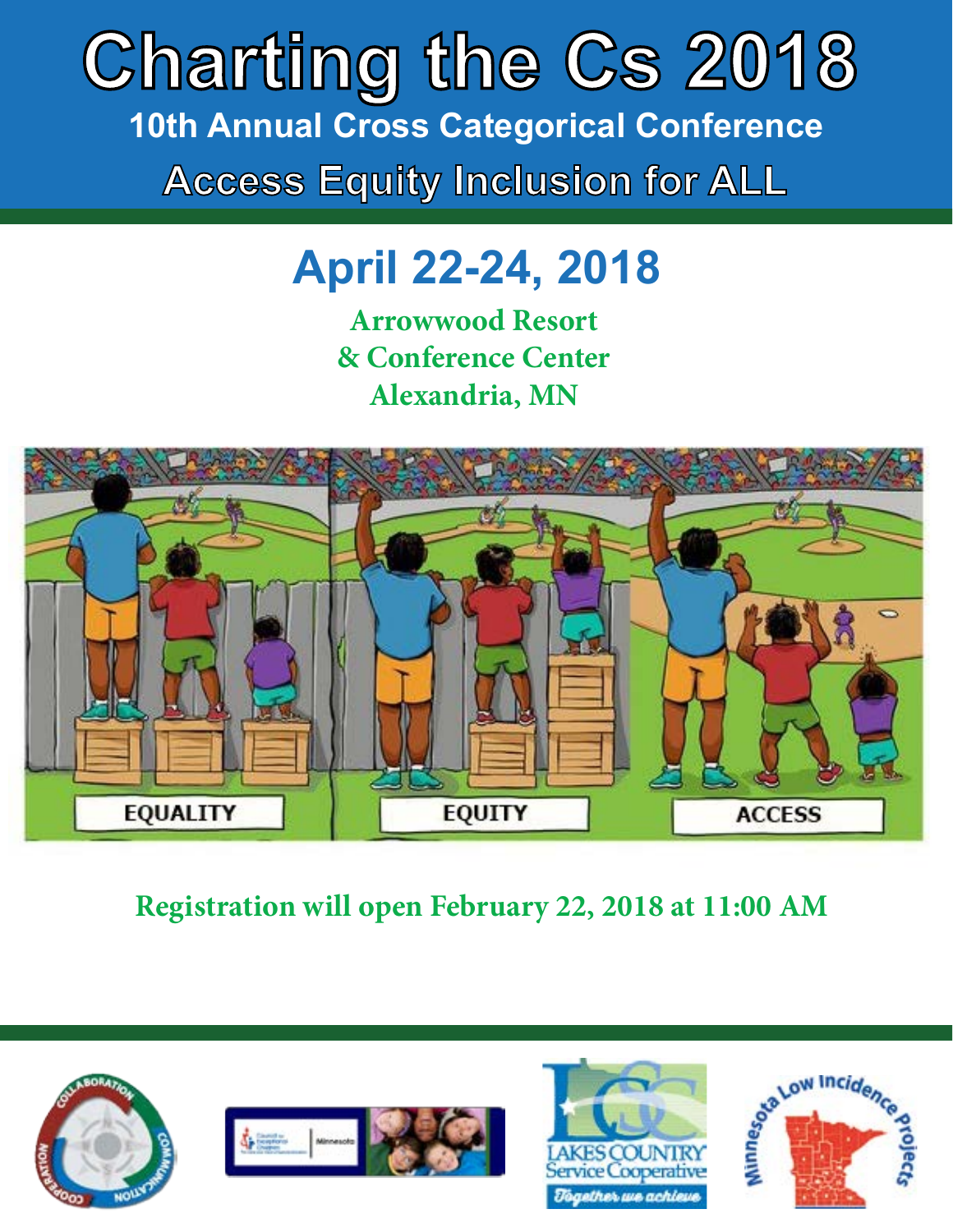# Charting The Cs on your mobile device

Handouts will be posted on our website prior to the conference and also available through the Guidebook App (a free app that contains all of our conference information). Please specify when you register if you would like a paper copy.



Go to www.guidebook.com to view the conference schedule.

For tablets and smartphones, go to the App Store or Play Store and download the Guidebook app.



# *Thank you for exploring our Charting the Cs 2018 Brochure*



# **10th Annual Cross-Categorical Conference Access Equity Inclusion for ALL**

The conference planning committee is pleased to offer 62 sessions for you to select from this year. Over seventy-five presenters representing classroom practitioners, national expertise and trainers, Minnesota Department of Education and other service agencies have stepped forward to share with their colleagues (you) as we continue the journey to learn more about how to improve our student's opportunities to really engage in the learning activities because of your belief that we CAN improve their access to opportunities.

Join us to learn new skills, better practices and strategies that you may use right away – or reflect on for later use. You will get fresh ideas and insights gained from peer-topeer networking in formal and informal settings and activities.

A broad overview:

We continue to be a practitioner's conference—but of course we also want to bring in the national perspective as well as move our thinking toward innovations that are based on good Implementation Science and evidence-based practices. Toward that end we have selected sessions addressing Consultation-Collaboration-Coaching-Mentoring; supporting Digital Learning in your educational setting; Transition and more.

# Why is this event subtitled: "Cross Categorical Conference"?

Because it takes a team to meet the needs of our students. Each team member has great expertise and good ideas! Hey, why not share that expertise and those ideas? That should make teams stronger; and stronger teams improve a student's ACCESS to the educational content leading toward progress in meeting the standards. This conference gives you a chance to learn from colleagues with other licensure and expertise.

Hot Topics Round Table Discussion (After our daily conference sessions have finished)

 You suggest the topic and we provide a space for you and others to share perspectives and ideas. One large room. Many "Topic Tables" to join.

#### App SmackDown

This is a fast-paced demonstration of any tech or app that your colleagues have found useful. They will have three minutes to explain and demonstrate the app/technology and then the next person takes the stage.

# Find Charting the Cs online

Find out more online at [https://sites.google.com/a/lcsc.org/charting-the-cs](https://sites.google.com/a/lcsc.org/charting-the-cs-information-center/home)[information-center/home.](https://sites.google.com/a/lcsc.org/charting-the-cs-information-center/home) You'll also be able to register and find session handouts. You can also follow us on twitter @ChartingTheCs. Tweet using the hashtag #CCCMN18 to join the conversation.

*This initiative is funded in part with a grant from the Minnesota Department of Education using federal funding CFDA #84.027A Special Education - Grants to States.*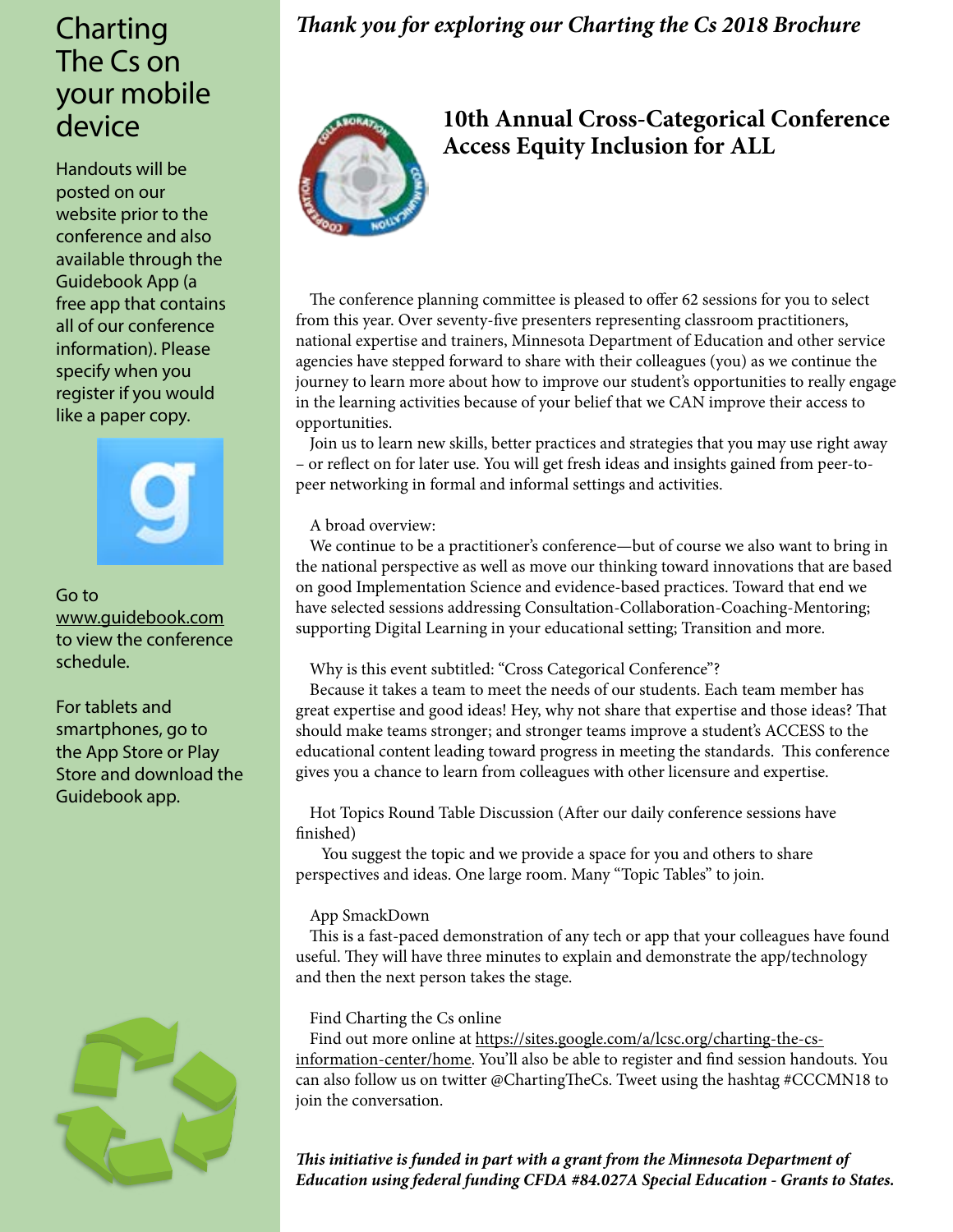# Schedules at a Glance

Pre-Conference – Sunday, April 22

|                                                                  | 8 a.m. to 4:00 p.m. Diving into ASL Skills Justin Small                  |                                                                                               |
|------------------------------------------------------------------|--------------------------------------------------------------------------|-----------------------------------------------------------------------------------------------|
|                                                                  | 11 a.m. to 7 p.m. Conference Information Center and Registration open    |                                                                                               |
|                                                                  |                                                                          | 1-4:15 p.m. *Ensuring Access to the School Technology Ecostructure (Including Curriculum) for |
| 5-6:30 p.m.<br>5:30-7:30 p.m.                                    | <b>Students That Use AT</b> Kim Wee and Jennie Delisi                    |                                                                                               |
|                                                                  | *Let's Explore Google Classroom to Support ALL Learners Mike Marotta     |                                                                                               |
|                                                                  | *Putting PODD into Practice: Sharing, Q&A Kelly Fonner                   |                                                                                               |
|                                                                  | <b>Evening Meal in Tennis Center</b>                                     |                                                                                               |
|                                                                  | <b>Statewide Community of Practice (CoP) Meetings</b>                    |                                                                                               |
|                                                                  | Developmental Cognitive Disabilities (DCD) Community of Practice Meeting |                                                                                               |
|                                                                  | Physical/Health Disabilities (PHD) Community of Practice Meeting         |                                                                                               |
|                                                                  | Teachers of Blind Visually Impaired (TBVI) Community of Practice Meeting |                                                                                               |
|                                                                  | AT Teams Meeting                                                         |                                                                                               |
|                                                                  |                                                                          |                                                                                               |
|                                                                  | Charting the Cs Conference Day 1 - Monday, April 23                      |                                                                                               |
|                                                                  | 7:30 a.m. Registration Open                                              |                                                                                               |
| $7.20.9.40 \, \text{cm}$ $\frac{D_{\text{mod}}}{L_{\text{tot}}}$ |                                                                          | $T_{\alpha\mu\mu}$ is $C_{\alpha\mu}$ to $\mu$                                                |

| 7:30-8:40 a.m. Breakfast |                                                                                | <b>Tennis Center</b> |  |
|--------------------------|--------------------------------------------------------------------------------|----------------------|--|
|                          | 8:45-9:45 a.m. Welcome and Keynote                                             | <b>Tennis Center</b> |  |
|                          | Reimagining the Possibilities: A Work in Progress<br>presented by Justin Smith |                      |  |
| 9:45-10:10 a.m. Break    |                                                                                | <b>Tennis Center</b> |  |
|                          | 10:10-11:40 a.m. Breakout Block B                                              |                      |  |
|                          | 11:40 a.m. - 12:55 p.m. Lunch/Exhibitor Networking                             | <b>Tennis Center</b> |  |
|                          | 12:55-2:25 p.m. Breakout Block C                                               |                      |  |
| 2:25-2:50 p.m. Break     |                                                                                | <b>Tennis Center</b> |  |
|                          | 2:50-4:20 p.m. Breakout Block D                                                |                      |  |
|                          | 4:30-5:45 p.m. Extended Special Program Sessions                               |                      |  |
|                          | 5-7 p.m. Celebrating the Collaboration: Evening Meal                           | <b>Tennis Center</b> |  |
|                          | 5:30-7:30 p.m. Exhibitor Networking and Poster Sessions                        | <b>Tennis Center</b> |  |

Charting the Cs Conference Day 2 – Tuesday, April 24

| 7:30 -8 a.m. Breakfast                   |                                         | <b>Tennis Center</b> |
|------------------------------------------|-----------------------------------------|----------------------|
|                                          | 8-9:30 a.m. Breakout Block E            |                      |
| 9:30-10 a.m. Break                       |                                         | <b>Tennis Center</b> |
|                                          | 10-11:30 a.m. Breakout Block F          |                      |
| 11:30-11:50 a.m. Break                   |                                         | <b>Tennis Center</b> |
| 11:50 a.m. to 1:15 p.m. Breakout Block G |                                         |                      |
|                                          | 1:15-2:00 p.m. Closing Program and Meal | <b>Tennis Center</b> |

# Registration Fees **How to register**

**Sunday Pre Conference \$49 for General Sessions includes breaks and evening meal \$72 for ASL Session includes noon meal, breaks, and evening meal**

#### **Main Conference \$115\* for the Main Conference Make-N-Take material fees are in addition**

**\* \$115 fee includes Monday breakfast, breaks, noon and evening meal and Tuesday breakfast, breaks, and noon meal.**

**[Check out our website](https://sites.google.com/a/lcsc.org/charting-the-cs-information-center/)  [for more information.](https://sites.google.com/a/lcsc.org/charting-the-cs-information-center/)**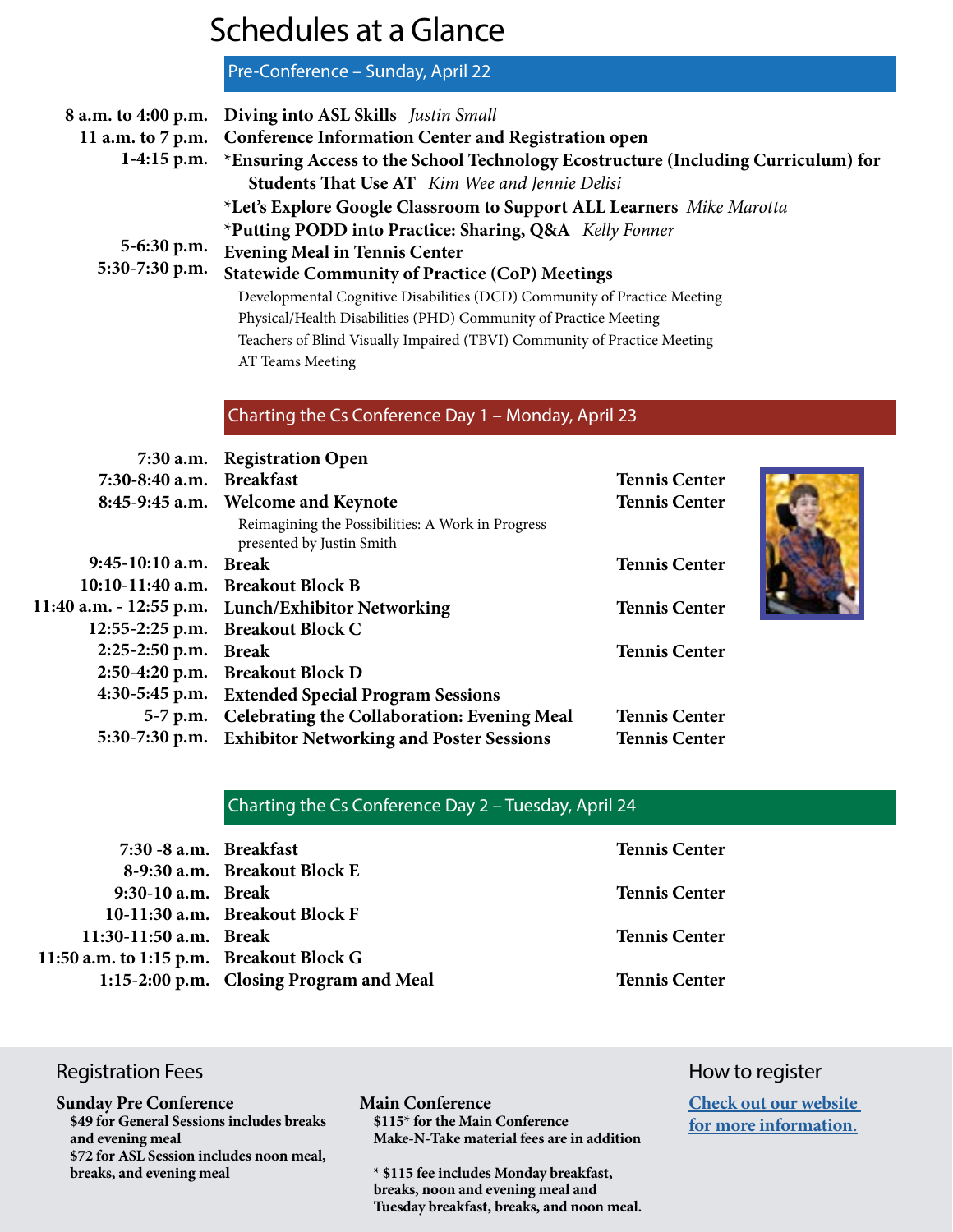# Keynote **Presentation**

# Justin Smith

# Reimagining the Possibilities: A Work in Progress

How can we focus on the possibilities when faced with challenges? Justin will share his insights and perspectives about living with a disability that impacts movement, speech, hearing, and vision and why inclusion and accessibility matter. He will describe the barriers encountered when attempting to complete his homework independently. He will also share examples of how when inclusion and accessibility work well, he is able to successfully work towards his goals of being a disability rights advocate, author, and college student.

Justin Smith is a college student that uses assistive technology to communicate with the world. He shares his thoughts and ideas about living with athetoid cerebral palsy, auditory neuropathy, and kernicterus on his blog. He makes his voice heard by advocating for inclusion, accessibility, and disability rights. Since graduating from high school in 2016, he has graduated from the Partners in Policymaking program sponsored by the MN Governor's Council on Developmental Disabilities and was featured in Microsoft's Inclusion in Action video series. He presented at Closing the Gap and spoke about Reimagining the Future: Living with a Disability at the MN State Capitol Grand Opening. He lives with his parents and younger brother in the Twin Cities.



# **Want to attend more of Justin Smith's presentations?**

# **C2: Reimagining the Possibilities: Power of Perspective & Creative Problem Solving**

*Monday, 12:55 - 2:25 p.m.*

*How can people with disabilities and their families focus on the possibilities when faced with challenges? Justin Smith and his mom, Kris Schulze, will share their perspectives and insights on creative problem-solving that comes along with living with a disability that impacts movement, speech, hearing, and vision. They will describe the barriers encountered as Justin attempted to complete his homework independently. They will describe examples of how inclusion, accessible curriculum, and assistive technologies helped him successfully work towards his goals of being a disability rights advocate, author, and student.*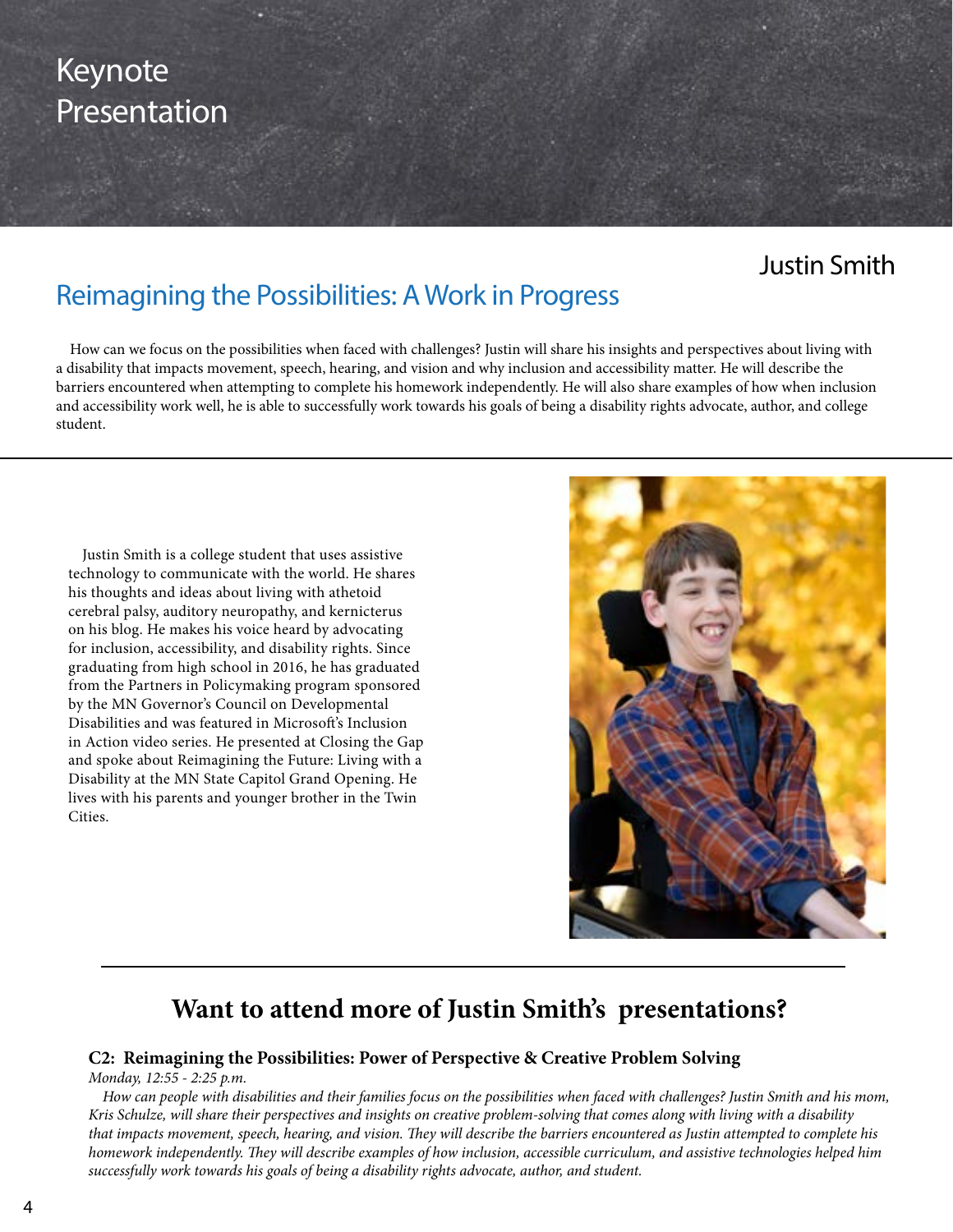# Sunday Schedule

# **Notes**

ASL Topics:

- \* Learning Styles and ASL based instruction.
- \* Morphemes
- \* Spatial Agreement
- \* Classifiers
- \* Depiction

# 5:30-7:30 Community of Practice Meetings

**• Developmental Cognitive Disabilities** 

#### **Community of Practice Meeting**

*Facilitated by Garrett Petrie, Education Specialist with the Minnesota Department of Education*

Please feel free to drop in and join us.

#### **• Physical/Health Disabilities**

#### **Community of Practice Meeting**

*Facilitated by Deb Williamson, Statewide Specialist for the areas of PI, OHD, and TBI* Please feel free to drop in and join us.

#### **• Teachers of Blind Visually Impaired**

**Community of Practice Meeting** *Facilitated by Kristin Oien, Statewide Specialist for the areas of TBVI* Please feel free to drop in and join us.

**• AT Teams**

*Facilitated by Kursten Dubbels MDE AT Specialist*

This meeting is for participating team memebers of the Minnesota AT Teams Project.

#### **Diving into ASL Skills** 8 a.m. - 4 p.m. (Please note the earlier start)

**Justin M. Small**, MS, ASLTA Certified, ABD is an Assistant Professor at St. Catherine University in the ASL & Interpreting Department. He is a Doctoral candidate in the Ed.D. Teaching and Learning cohort at UMD. Justin is an avid teacher, presenter and English to ASL sight translator. Justin previously has worked as an ASL instructor at UMD, and as a therapist for Deaf, Hard of Hearing and Deafblind individuals. Justin has conducted multiple workshops related to Mental Health, Interpreting and ASL through the years. Justin aims to improve your ASL skills and Deaf cultural knowledge through interactive handson workshops and a bit of humor! Easy to approach and work with, Justin values knowledge, culture and learning, let his passion for ASL move you!

#### Registration open - 11:00 a.m. to 7 p.m.

#### 1-4:15 p.m.

#### **Ensuring Access to the School Technology Ecostructure (Including Curriculum) for Students That Use AT**

#### *Kim Wee & Jennie Delisi*

Access for all: school website, videos used in education, Google Docs, the school's Facebook page, handouts and homework assignments, school newsletters – all of these are examples of the school technology ecostructure. Learn the basics of digital accessibility, techniques you can use, and hear from a student who will tell you what it means to him.

**Kim Wee** is Webmaster and Accessibility Coordinator for Minnesota IT Services partnering with the Department of Education and is a Certified Professional in Web Accessibility (CPWA). I have over 18 years of web experience in design, development, and administration.

**Jennie Delisi** is the Accessibility Analyst in Minnesota IT Services' Office of Accessibility and was an Assistive Technology Resource Specialist for the Minnesota STAR Program. She is a Certified Professional in Web Accessibility (CPWA).

#### 1-4:15 p.m.

# **Let's Explore Google Classroom to Support ALL Learners**

*Mike Marotta*

 Google Classroom is a learning management system that is integrated into the G Suite for Education platform. This tool is designed to streamline classroom sharing, learning and communication. Now Google Classroom is available to everyone! Let's dive deep into Classroom throughout this BYOD session and explore the features of the platform, including how to share documents, manage student work and promote a classroom culture of learning. Find out about the accessibility of the tool and the ways we can incorporate the Universal Design for Learning (UDL) principles in order to engage ALL learners. Participants will be provided with an extensive resource list via a custom Google Site that will facilitate learning during the session and promote an ongoing learning community after the live training. PLEASE NOTE: This is a Bring Your Own Device (BYOD) session and each participant MUST have a computer capable of running the Chrome browser. Participants can bring a Chromebook, PC or Mac. Please do not bring a mobile device (tablet or smartphone) running Chrome (iOS or Android) as this will not provide the same learning experience.

 **Mike Marotta** is a RESNA Certified Assistive Technology Professional who has been providing direct services to individuals with all disabilities for over 28 years. He runs his own technology con-sulting firm, Inclusive Technology Solutions, LLC. As an evaluator, Mike works collaboratively with teams in all environments (school, workplace, and community) to effectively match the individual's needs to technology supports.

#### 1-4:15 p.m.

#### **Putting PODD into Practice: Sharing, Q&A**

*Kelly Fonner*

 This session gives you the chance to hear stories from PODD users in the classroom and life of students, teachers, therapists and parents. Throughout the session there will be PODD implementation tips and tricks. This is a time for you also to share your experience and come and ask your questions of implementing the PODD augmentative communication system. Please note: It is preferred that participants have had the two-day PODD Training to be in this session.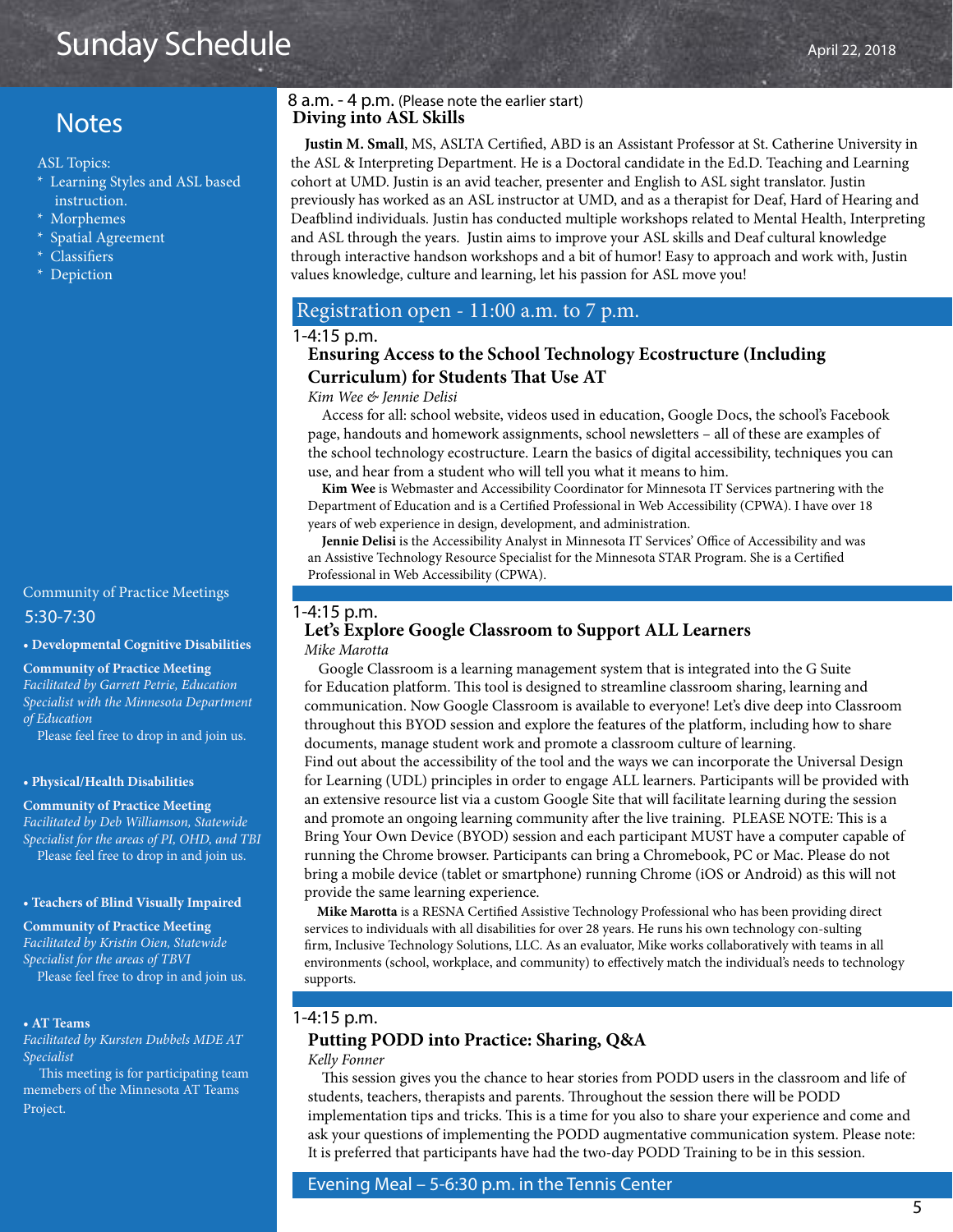# Monday Schedule

7:30 a.m. Registration Open 7:30-8:40 a.m. Breakfast 8:45-9:45 a.m. Welcome and Keynote

Continuing Education Units (CEUs) will be available at the end of your last session on Tuesday.

#### Breakout Block B – 10:10-11:40 a.m.

# Notes **B1. Virtual Reality in the Universal Design for Learning Classroom** *Janet Peters and Jesse Morgan*

You may have seen the fun Virtual Reality (VR) booths at the mall or amusement park. But, this emerging technology isn't just fun and games. VR offers some exciting potential for added educational options in a UDL classroom. Participants in this session will learn what VR is, how to use Google Expeditions to enhance lessons/units, and how you can create 360 videos to create your own expeditions. This is an advanced session and assumes knowledge of the UDL framework.

# **B2. Data Collection Made Simple... From a Frazzled Type A Teacher Who Needed to Find a Way! Google Forms is FINALLY a way to gather data, inform instruction, and FREE UP MY TIME!**

#### *Allison Eitreim*

Do you wish you could find a way to track the goals and monitor your student's progress, but struggle with finding the time and way to do this efficiently? As teachers, we are pulled to provide good instruction, and feel compelled to meet requirements of the law to progress monitor student goals. Google Forms allows you to do both! In about 30 minutes of set up per child once per year, you can wash your hands of this stress! Google Forms is a user friendly method that allows all service providers and paras to quickly gather data and have it at your fingertips immediately! The program automatically places the data into highly appealing tables and graphs to show progress. Progress reports are done! Your instruction can be reflective of the data.... and you can take out much of the running around to other professionals to see how that student is doing for them. From small groups to individuals, from cognitively delayed to behaviors and learning disabilities, and from speech/language skills to motor skills, Google Forms is the best thing since sliced bread in the world of Special Education!

# **B3. Recognizing Early Warning Signs in Children and Adolescents**

*Cynthia Fashaw & Marilyn Dornfeld*

Recognizing Early Warning Signs is a two hour workshop whose educational objectives are to help educators and professionals learn about typical development for children and youth, early warning signs of mental illnesses, gain an understanding of mental Illnesses and their symptoms, and learn strategies to support students who live with an illness. Strategies to talk to parents when there are mental health concerns, and suicide prevention, information and referrals are also included. This workshop meets the continuing education requirement for teachers.

# **B4. Aided Language Input and Core Vocabulary: The successes and challenges in implementation for students ages birth to twenty-one**

*Amy Marquez & Anna Sletten*

Participants will understand the rationale and use of Core vocabulary for students who use alternative and augmentative communication systems. They will learn about the use of Aided Language Input as an intervention strategy to teach students to use their AAC system for a variety of communication functions. Finally, the presenters will discuss the successes and challenges of district-wide implementation.

Learner objectives include:

- •Participants will understand the concept of ALI and Core Vocabulary
- •Participants will receive an overview on how to implement ALI as an intervention strategy in their classrooms and therapy sessions
- •Participants will hear examples of how special education teams in Minneapolis Public Schools are using ALI and Core district-wide for students with complex communication needs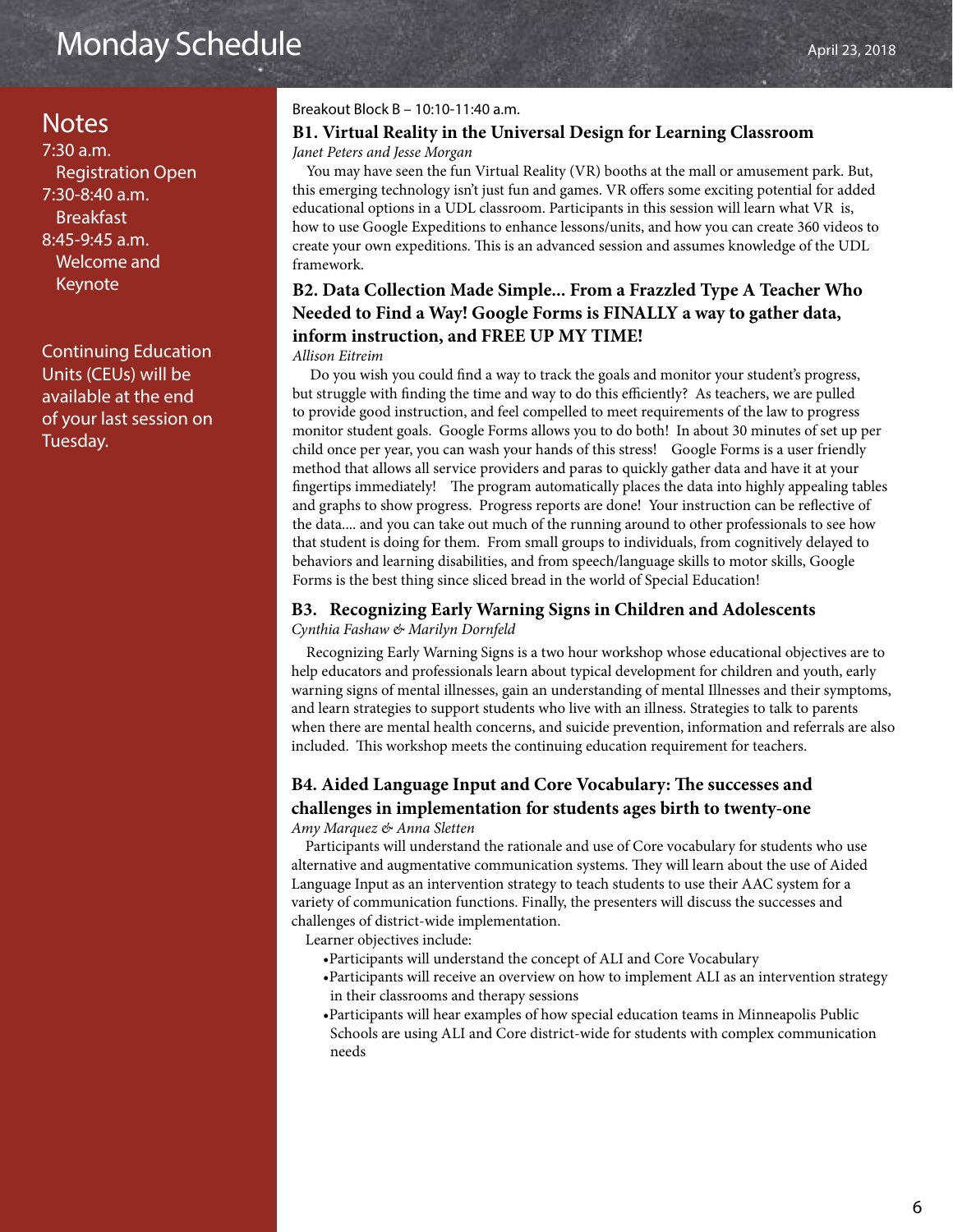# **B5. Equitable Access and the Digital Divide: Providing Equal Access to Special Education Students in An Era of Online Curriculum Delivery** *Karen Berger, Jon Fila & Kristin Oien*

School Districts are rapidly moving to the adoption of Learning Management Systems (LMS) as they seek to provide curriculum digitally to students; this includes providing students with electronic devices to access the LMS and do their schoolwork. School districts are also obligated to provide accessible curriculum to students who need it. However, LMS platforms are often adopted without an awareness of what is actually required to provide accessibly to special education students. As a result, students with disabilities struggle to access digital content. Their special education teachers grapple with figuring out how to make the LMS work for their students, and how to provide accessible content to these students.

Providing well designed, accessible LMS platforms, and accessible content is good for all students, not just special education students who have unique needs. This session will end with a discussion of how school districts and teachers can move forward in addressing this issue.

This session is for anybody who is interested in providing accessible materials to all students. Technical language will certainly be used which might be incomprehensible to some; however, this will only serve to highlight the difficulties in addressing this issue.

# **B6. ABCs & AAC: Alphabet Books in AAC Implementation**

#### *Kelly Fonner*

This ABC for AAC Session takes a practical look at how alphabet books can be better utilized in AAC implementation in the classroom and/or in the SLPs caseload practice. Throughout the session there are a variety of ABC books presented that range in age acceptance as well as in area of interest. It has been a "useful" travel hobby to collect Alphabet books and then put them to use in classrooms and consultation and then to now share that practice with others.

In fact, categorizing the Alphabet books that you already own is just one part of the workshop. Each of the 18 categories of books has been matched up with a different AAC app or device to show diversity of learning and language development, without favoritism to either apps, lowtech or hightech devices. There is a range of AAC representation.

#### **B7. AT for School and Home**

#### *Sue Redepenning & Kursten Dubbels*

For over 30 years innovative educators have employed a vast number of Assistive Technologies (AT) within their classrooms to address the many obstacles that may inhibit active student participation. Students with learning, physical, communication, and sensory challenges have benefited in countless ways from technologies that make classroom activities more accessible. Students may face similar challenges at home that could be addressed by identifying appropriate assistive technologies to support independence. This session will focus on services available to students to identify appropriate assistive technology for school and home.

# **B8. Controlling the Madness of Motor Breaks: One District's Approach to Unifying this Positive Behavior Support Intervention for Both Students & Staff** *Lori Warner & Stephanie Mahal*

This session will provide the participants with an overview of how Northfield School District designed a motor room curriculum with the ultimate goal of achieving uniformity between schools supporting students with self-regulation needs. The occupational therapists will discuss the issues they encountered that lead them to develop a curriculum that incorporates the use of BrainWorks©, Zones of Regulation©, 5 Point Scale©, Go Noodle, and the GoTalkNow© app on the iPad. The participants will experience how through the use of a basic communication app, GoTalkNow©, this team was able to create a unified tool to assist the student in accessing the appropriate motor break strategy while incorporating the vocabulary and concepts being taught in their social skills interventions. The presenters will share the steps they used to develop curriculum, the resource/materials list, and training materials used for staff implementation.

Level of Knowledge/Experience: Beginning/Intermediate/Advanced Learners

Student Skills Targeted: Self-Regulation, Self-Advocacy

# **B9. Make-N-Take: Visual Supports for the Classroom: Starter Kit**

#### *Kerry Schmidt, Abbey Stanton & Jamie Ward*

Students learn important skills in the special education setting. In order to encourage generalization of these skills to the classroom, we need to provide our paraprofessionals with supports. I made some of these visual supports for all of the paraprofessionals at my school. The staff loved them so much that all of the teachers started asking for the visual supports! This was great, as then our students were facing consistent access to visual aids across all settings. We will be making visual support rings, AAC topic boards, first/then choice boards, interactive vocabulary books and more! All together, these materials will help make paraprofessionals feel like they can support their students in the general education classroom and promote inclusion. You will be given PDF copies of all materials so you can go back to school and make these for each and every para! *Maximum enrollment - 30 participants. \$35 materials fee.* 

# **B10. Make-N-Take: AT Curriculum Extension Boxes**

*Sue Allen & Katie Nelson*

In this make and take we will be creating a curriculum extension box that can be used within site based DCD/ASD programs as an extension to support the skills being taught. The extension box will support 4 block literacy curriculum and promote "station" instructional strategies. The boxes will also support the use of Project Core Vocabulary to help meet the needs of all learners. Each activity box will include: leveled activities to meet the learning needs of all learners, items specific to the box (Uno and card holders), directions, suggested script for the activity and fringe vocabulary words for activity. *Maximum enrollment - 30 participants. \$25 materials fee.*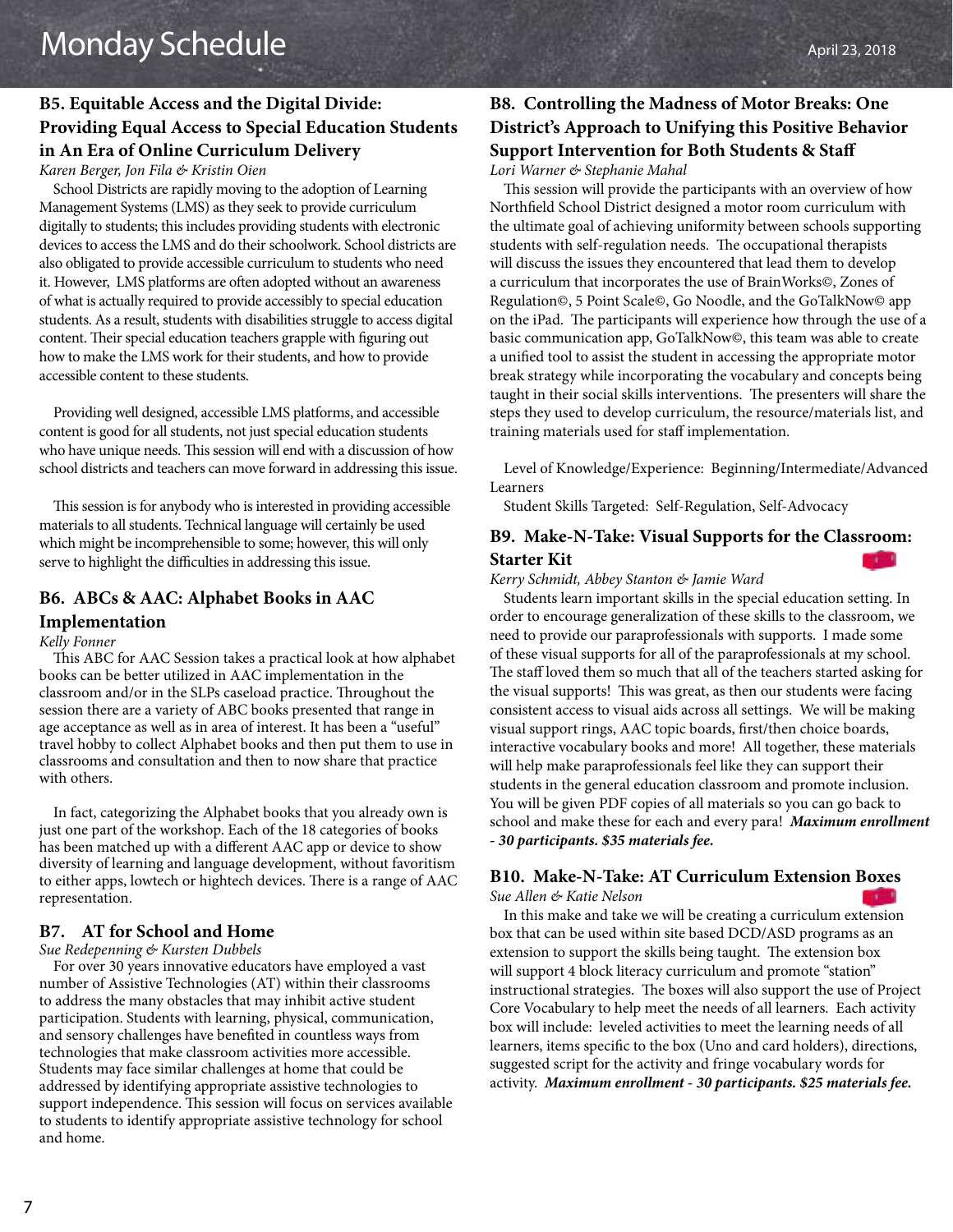# **B11. Making YouTube Videos Accessible through Closed Captioning and Community Contributions**

*Taylor Thomas & Emily Manson*

This session will teach participants the importance of utilizing captions for all students in the classroom, as well as teach participants how to caption videos using YouTube. Strategies for captioning your own videos and videos created by others will be shared. Participants will learn about the community contributions feature Youtube, how to turn it on, and how to caption using this feature. An intermediate level of YouTube knowledge and typing ability will be needed to participate in this workshop. **Maximum enrollment - 10 participants. Participants will need to bring their own laptop computer or Chromebook (NOT iPad).**

#### **B12. QIAT Conversations**

#### *Joan Breslin Larson, Joy Zabala, Diana Carl*

 This session will focus on the resources available through QIAT, strategies to improve practice through use of indicators and matrices, and examples of strategies used in schools in MN to improve practice.

 The QIAT Leadership Team believes that all special educators should have knowledge of the systems that support students in having access to appropriate AT tools and services. This presentation will support MN educators and families in identifying how this can occur with fidelity.

# Lunch/Exhibit Interaction – 11:40 a.m. to 12:55 p.m.

#### Breakout Block C – 12:55-2:25 p.m.

# **C1. Late Bloomers: Developing Augmented Communication Skills with Transition Age Students** *Kate Hanagan*

 Developing better communication skills through use of augmented communication tools for students in the transition age range can be very successful, even for these "late bloomers". Attendees will recognize many possible advantages based on being in this "transition" age group. Attendees will view video demonstrations of student instruction and discuss approaches which may encourage student participation and learning directly based on student interests and learning styles. Attendees will be asked to contribute opinions about use of augmented communication for the transition age range of students and help identify prominent obstacles.

# **C2. Reimagining the Possibilities: Power of Perspective & Creative Problem Solving**

#### *Justin Smith & Kris Schulze*

 How can people with disabilities and their families focus on the possibilities when faced with challenges? Justin Smith and his mom, Kris Schulze, will share their perspectives and insights on creative problem-solving that comes along with living with a disability that impacts movement, speech, hearing, and vision. They will describe the barriers encountered as Justin attempted to complete his homework independently. They will describe examples of how inclusion, accessible curriculum, and assistive technologies helped him successfully work towards his goals of being a disability rights advocate, author, and student.

#### **C3. Question, Persuade, Refer**

#### *Cynthia Fashaw & Marilyn Dornfeld*

Question, Persuade, Refer (QPR) - Learn the three steps anyone can take to help prevent suicide. Just like CPR, QPR is an emergency response to someone in crisis and can save lives. QPR is the most widely taught gatekeeper training program in the United States, and more than one million adults have been trained in classroom settings in more than 48 states. This is a one-hour workshop is for members of the community over the age of 16 who want to learn best practices in suicide prevention.

# **C4. Cool Tech: Innovation to Support Struggling Learners**

#### *Nichole Krier & Erin Nelson*

Participants in this session will gain tips and strategies on how to effectively integrate new and innovative technology into daily instruction for a wide range of learners. A specific example of a lesson from start to finish will be demonstrated along with interactive hands on activities for participants. Concentrating primarily on literacy, the use of Virtual Reality tools, along with literacy apps and extensions like Read&Write for Google Chrome, MindMeister, Google Draw, Lucidcharts will be used to show how one can easily incorporate innovative tech into a lesson. Participants will get a front row view of the process from start to finish and leave with the knowledge and resources to incorporate into their own setting.

#### **C5. Learning Materials Made Easy: 3D Printing**

*Lori Klein, Kristin Oien & Christian Wernau*

The MN 3D printing workgroup will provide an introduction to 3D printing and how they use it for access to instruction, communication, and collaborating with schools instructional technology programs.

#### Outcomes

• Increase knowledge about 3D printing and its use in schools

• Demonstrate the process of providing individualized materials

• Application to instruction with individualized materials

• Understanding of resources available

# **C6. Predictable Chart Writing (Four Blocks Literacy Framework)**

#### *Kayna Plaisted & Heather Cronin Ott*

Do you have students who are struggling to write? Are your students producing less than a few authentic sentences about a topic? Predictable Chart Writing is a five day process to creating a shared writing lesson within an emergent classroom. In this training Educators will gain understanding and experience teaching Predictable Chart Writing as a part of the Four Block Model. We will discuss theory, watch classroom videos and practice application while incorporating alternative pencils related to emergent activities bridging into early conventional processes. The Four Blocks Model for Literacy Instruction is a balanced literacy framework that operates under two important assumptions: all students do not learn in the same way and all students can learn to read and write. The Four Blocks model can be used with students at any grade and reading level and with both verbal students and those who use AAC.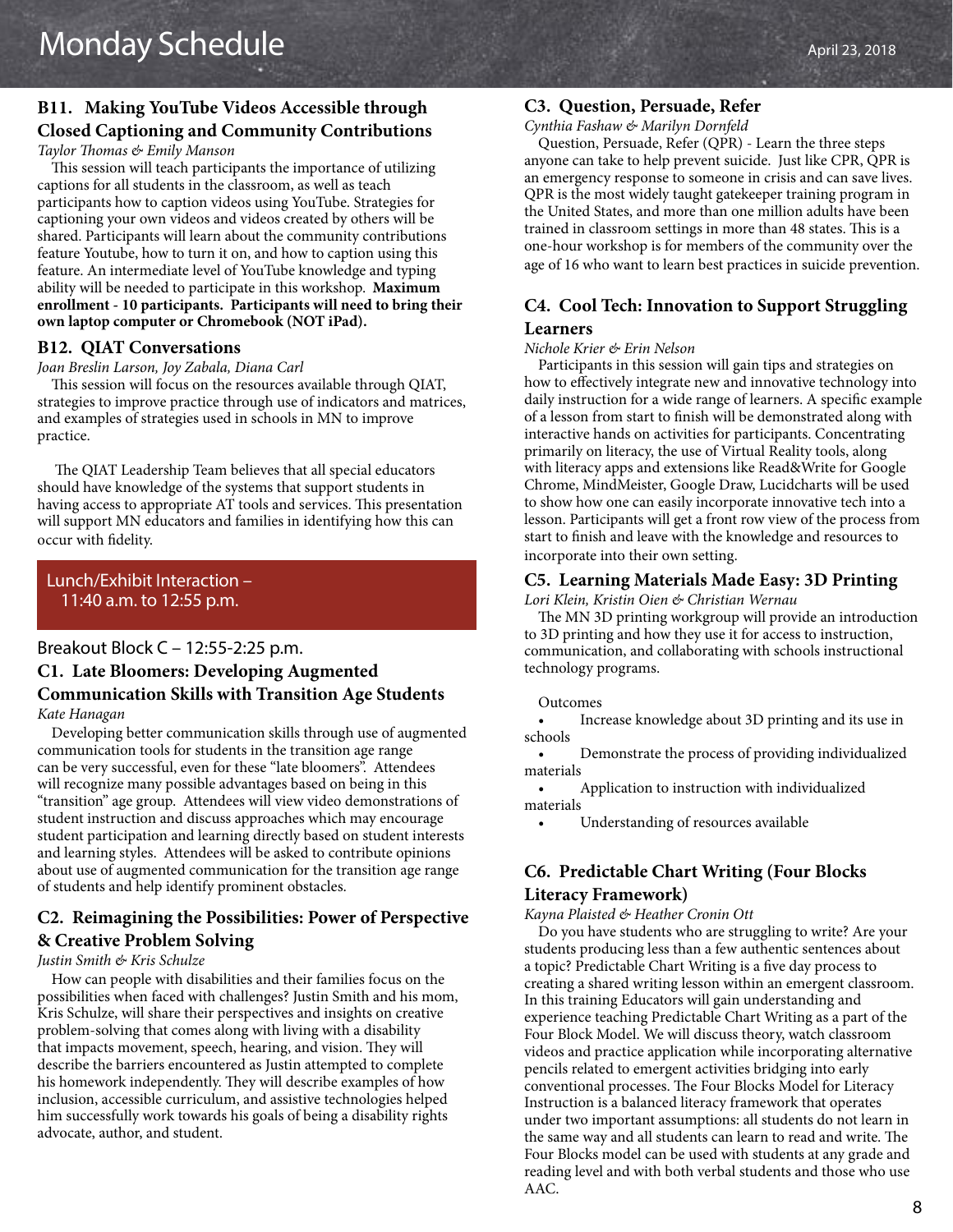# **C7. The IDEAL ASD/DCD Classroom: From Start to Finish, the 7 areas of having your classroom run like a well oiled machine. Environment, Progress Monitoring/DataCollection, Lesson Design, Managing Paras, Managing Paperwork, Communicating with Parents, Working with general education and other service providers** *Allison Eitreim*

Whether you are a newbie or experienced and still feeling like there's got to be a better way, this session is for you! If you struggle to manage all the components of a positive and effective ASD/DCD classroom, or just one of them, feeling inadequate and out of time can cause us to be paralyzed and be ineffective in our roles. Come find out a tried and true model for classroom set up, organization, and management from someone that has felt your same pains for 22 years. Learn simple systems and strategies that will help you work smart so you can put your energy and effort into what you love most - teaching and connecting with your students. You will leave with all you need to implement when you get back to your classroom. From task baskets and data collection to room set up and managing many lessons happening simultaneously, you do not need to constantly recreate the wheel or feel like you need to move into your classroom on the weekend in order to keep all the balls in the air day to day! read and write. The Four Blocks model can be used with students at any grade and reading level and with both verbal students and those who use AAC.

# **C8. Sexuality for All Abilities: Supporting Sexual Health for People with Disabilities**

#### *Katie Thune*

In this workshop we will review statistics of assault for people with disabilities, as well as review background about sexuality education for people with disabilities. We will discuss sensitive situations that may come up at with our students (assault, abuse, neglect, and/or crisis). We will learn what to look for and how to recognize sensitive situations - in both verbal and nonverbal students. There will also be discussion on how to respond/react when approached with a sensitive situation (immediate response strategies) and finally what the follow up procedures are for sensitive situations. Participants will leave this workshop with not only knowledge around this sensitive subject but also several activities they can use with their students.students together across districts.

#### **C9. Make-N-Take: Processing Behavior Visually**

*Kerry Schmidt, Jamie Ward & Abbey Stanton*

Special education students may be starting with a verbal IQ that is below average. When that student is stressed or acting out, their verbal IQ drops even more. Do you have students who become non-verbal when they are asked to process about their behavior? The students with low verbal abilities, or those who have low functional verbal ability when stressed, deserve an opportunity to process their actions and make a plan for improving things in the future. During this make-and-take, we will talk about different ways to process with students after a behavior incident. We will make a behavior processing book/ folder that can be used for any students who are unable to communicate verbally when trying to process their own actions and the consequences of those actions. *Maximum enrollment - 30 participants. \$25 materials fee.*

#### **C10. Make-N-Take: Watch, Do, Make**

*Jacki Madden, Stephanie Ross & Bambi Dubke* 



Come learn new ways to implement low and mid tech A.T. in your classroom. You will experience how to integrate A.T. into Life Skills, Rec/Leisure, Work Skills, Academics, Computer Access and Communication. We will focus on A.T. that is budget friendly, easy to make or you may already have it! This is also a Make and Take so you will walk away with items that you can implement in your classroom immediately. Bring your ideas to share! *Maximum* 

# *enrollment - 30 participants. \$30 materials fee.*

# **C11. Making YouTube Videos Accessible through Closed Captioning and Community Contributions**

*Taylor Thomas & Emily Manson*

This session will teach participants the importance of utilizing captions for all students in the classroom, as well as teach participants how to caption videos using YouTube. Strategies for captioning your own videos and videos created by others will be shared. Participants will learn about the community contributions feature Youtube, how to turn it on, and how to caption using this feature. An intermediate level of YouTube knowledge and typing ability will be needed to participate in this workshop. **Maximum enrollment - 10 participants. Participants will need to bring their own laptop computer or Chromebook (NOT iPad).**

# **C12. Music as a Communication and Collaboration Tool for Students with Complex Communication**

# **Needs**

*Jocelyn Walsh*

Students with Complex Communication Needs (CCN) are a unique special education population, requiring that teachers, practitioners, and staff are not only knowledgeable about the importance of and how to implement Augmentative and Alternative Communication (AAC) across communicative contexts in addition to providing students with multiple opportunities to practice communication strategies and techniques using various AAC systems and devices. Creating a music group around communication has allowed me to incorporate greetings through a hello and goodbye song, create routine around a schedule, and incorporate both collaborative arts and crafts into some sessions to pre-teach communication and the use of communication boards to help develop choice-making/self-determination skills. This strategy also allows me to incorporate multi-modal communication skills, targeting not only symbolic communication on boards and devices, but nonverbal communication, verbal communication and approximations, sign, and other forms of communication.

In my presentation, I will discuss the following: a) The benefits of combining music and AAC as a way to naturally provide both communicative and choice-making opportunities in oftentimes reinforcing and engaging small-group settings; b) my experience of using music and AAC in small groups as a vehicle for collaboration among practitioners and staff; and c) discussions around how to incorporate music and AAC and using this instructional method as a vehicle for collaboration in individual settings (small group discussion, followed by full group discussion).

This presentation is appropriate for people of all ability levels and backgrounds. I will be sure to define all terms and am happy to clarify any information unknown to participants.

Break – 2:25-2:50 p.m.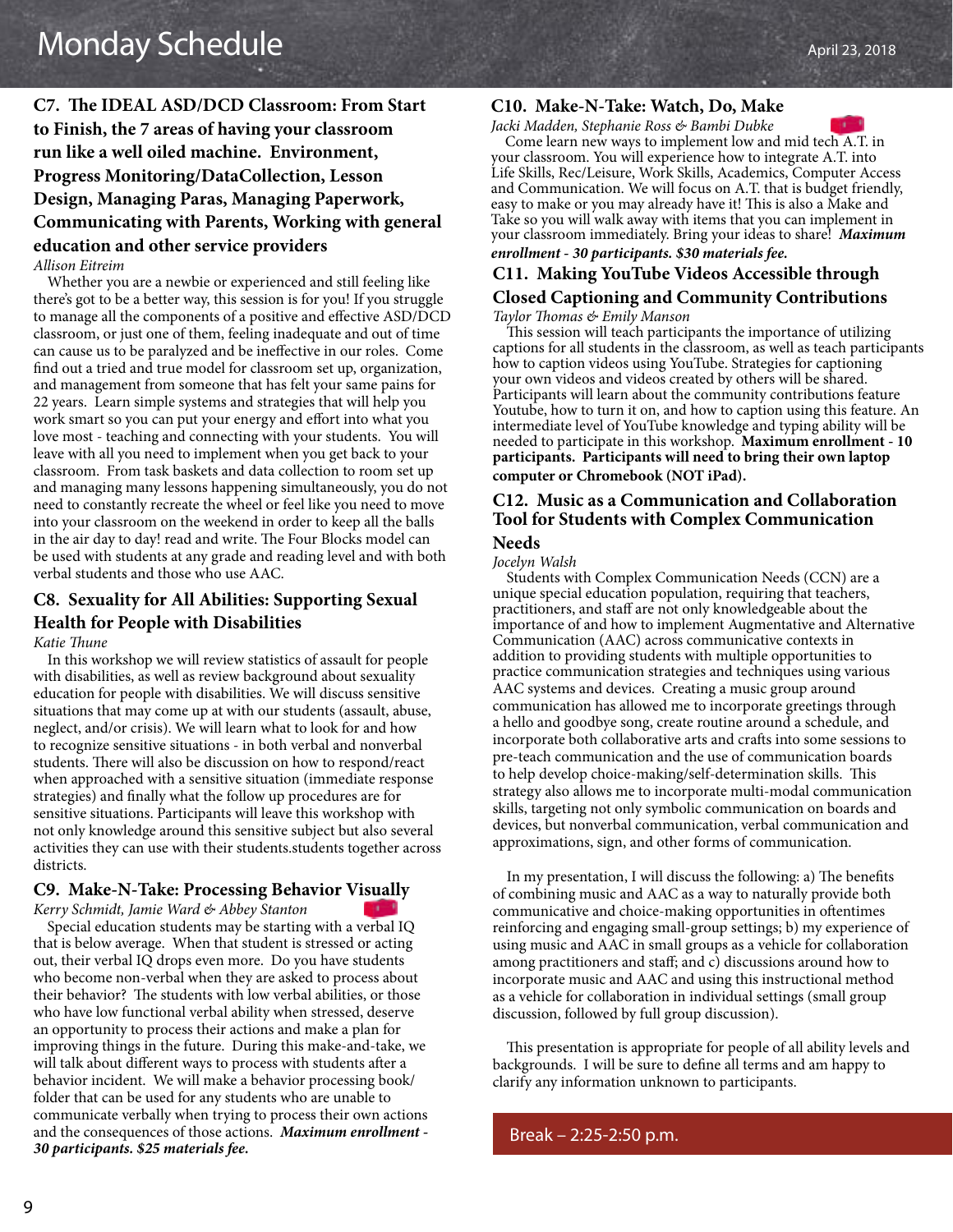# **D1. Ten Tips to Support Social Inclusion From a Person Who Communicates Using AAC**

#### *Jolene Hyppa-Martin & Cindy Spraitz*

In this presentation, Cindy Spraitz (who communications using AAC) and Jolene Hyppa Martin will present a brief review of the extant literature about social inclusion for individuals who use AAC to communicate. The presenters will then share a few funny tales of how their friendship came to be and the occasional communication breakdowns they experienced along the way. These experiences inspired them to write and produce a series of short videos about successful social communication between people who use AAC and their peers who use natural speech—all told from the perspective of a skilled communicator who uses AAC. The videos will be integrated into the presentation as they share stories and tips about effective social interaction that will include the following: How to be a Good Communication Partner, How to Select the Right AAC Tool for the Job, and What NOT to do When Communicating with an Individual who Uses AAC.

# **D2. Paraprofessional On-boarding & Collaboration**

#### **Strategies**

*Laurel Schoborg & Jennifer Lecy*

Working with Paraprofessionals: - Initial orientation and onboarding systems for new paraprofessionals; - Ongoing trainings and techniques for working with students who have unique learning needs; - Collaboration and procedures for working together as a team; - Supports and strategies for dealing with students' behavioral needs; - Ideas for implementing students' communication programs and assistive technology systems

# **D3. Go-To iPad Apps for Inclusion**

#### *Amanda Peters & Amanda Boehmer*

Are you looking for ways to include your special education students in general education classes? Would you like to increase students independence and make them less reliant on the adults in the classroom? In this session you'll experience a tool-kit of go-to apps that students can utilize to be a part of the classroom community. The apps can discretely differentiate for individual students to utilize their strengths yet accommodate for areas of need. Both free and paid apps will be covered. Come learn how students can participate in mainstream curriculum even if they have difficulty with reading and writing using Snap&Read (which now allows students to annotate) and the "secret" features of Notability. Come learn how to utilize the Plickers(free) app to gather formative assessment data from students who are typically hesitant to participate in the general education classroom. Come learn how to utilize the 30/30(free) app as a way to keep students on task during independent work time. You will have time to explore the free apps on your own and develop a plan for utilizing the apps when you get back to school. Surprise apps for inclusion will be covered if there is time. Students' current and future lives are exploding with technology, by teaching them purposeful use of the apps in this session, they can learn to engage and contribute to their community through technology beyond Snap-Chat.

# **D4. Guided & Shared Reading: Comprehension & Engagement for All Abilities (Four Blocks Literacy**

# **Framework)**

#### *Kayna Plaisted*

Are your students lacking communication skills? Do you have students who are struggling to comprehend? Have you ever wondered why a student is not making progress in their ability to understand a text and communicate about it? In this training Educators will gain understanding and experience teaching Guided and Shared Reading as part of the Four Block Model. We will discuss theory, demonstrate examples and watch classroom videos related to conventional and emergent practices such as Anchor Read Apply, Dialogic Reading and utilizing core vocabulary through aided language stimulation.

The Four Blocks Model for Literacy Instruction is a balanced literacy framework that operates under two important assumptions: all students do not learn in the same way and all students can learn to read and write. The Four Blocks model can be used with students at any grade and reading level and with both verbal students and those who use AAC.

# **D5. Back to the basics: How Primitive Reflexes Affect Academic Performance and How to Incorporate Practical Occupational Therapy Tricks into the**

### **Classroom**

#### *Tami Hellewell & Carrie Kesteloot*

Infant reflexes that don't integrate successfully can lead to developmental delays and contribute to coordination and academic difficulties down the road. Understanding what primitive reflexes are, how they are integrated, and recognizing them when they are still present, can dramatically impact the success of your therapy or teaching sessions. Through many years of experience working with infants and school aged students, there are many simple OT adaptations or modifications that can be easily applied to help kids be more successful in the classroom. These practical skills are useful for a beginning to an experienced practitioner to apply in a variety of settings.

# **D6. Educating Students with ASD using Functional Behavior Assessment (FBA)-Based Interventions**

*Tami Childs, Michelle Glynn, Hailey Deloya-Vegter & Jessica Premo*

For students with ASD, learning and behaviors related to their individual characteristics often prove challenging in the educational environment. Developing functional behavior and intervention plans that address the characteristics of students with ASD will result in the use of effective interventions-based on the specific needs of the student. This session will introduce tools developed to assist in conducting FBAs for students with ASD including the Prevent, Teach, Reinforce Model and the Ziggurat Model. Specific evidence based practice interventions at each level of intervention (proactive, teaching, and reinforcement) will be taught and modelled.

# **D7. Exploring Expeditions: Application of Virtual Reality Technology in Education**

#### *Blake Plankers*

Participants will transform into world explorers as they are exposed to methods of integrating virtual reality technologies such as Google Expeditions into inclusive learning environments through discussion, videos, and use of a virtual reality kit. During the 2017-2018 school year students at Moorhead Schools were given an opportunity to enhance their learning through use of a Google Expeditions Virtual Reality Kit as part of an action research study. Explorers will understand student and teacher perceptions of its use and implementation, functionality of VR programs, considerations for further integration, and how it provides opportunities for multiple means of representation, expression, and engagement. Be prepared to feel the enthusiasm students experience when you attend this hands-on session with a classroom set of virtual reality viewers!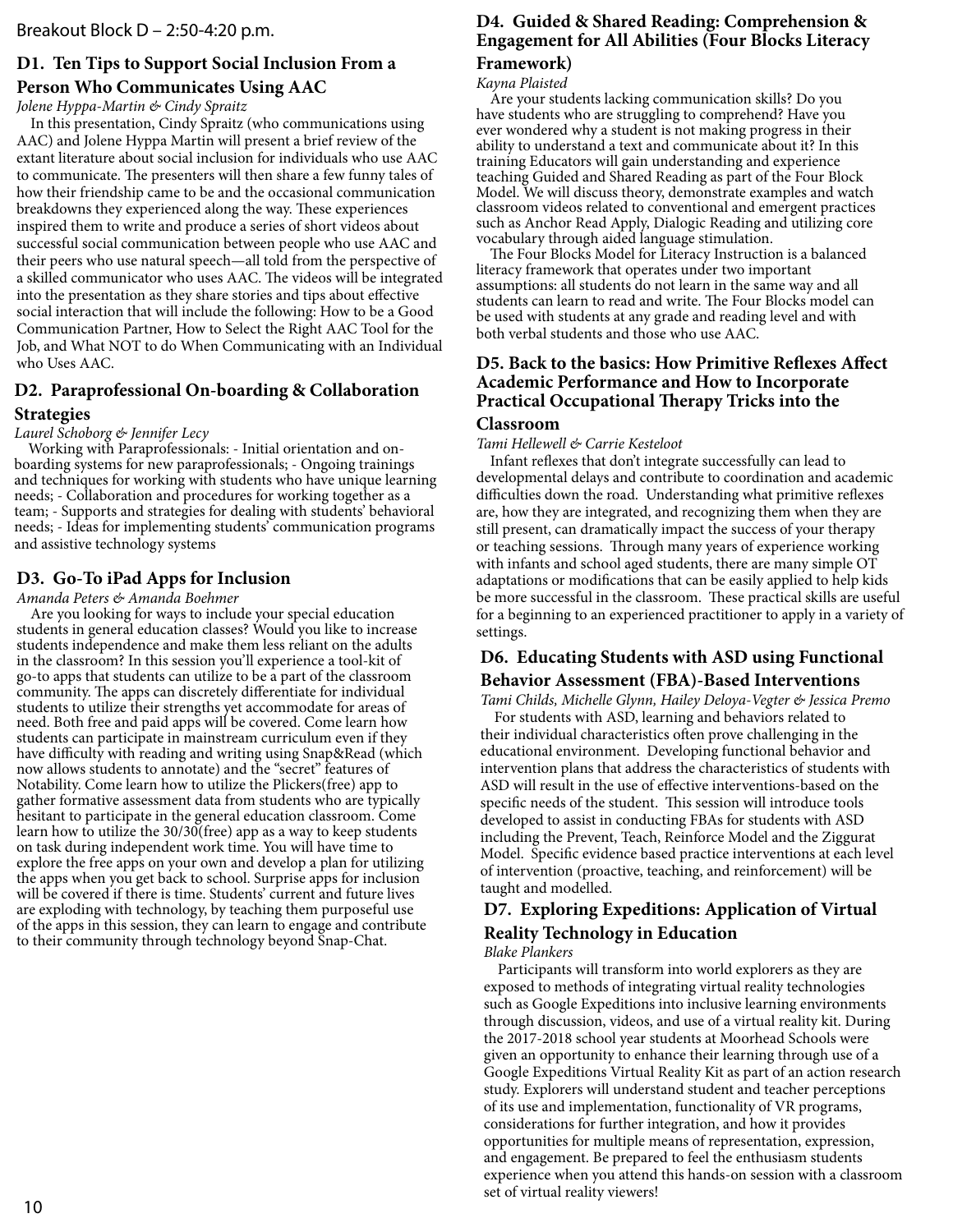# **D8. An Integrated Approach to Wellness: Overview of Yoga Calm**

#### *Katie Thune and Anna Hayek*

In this workshop, participants will honor self care, explore the power of breath, learn about mindfulness, discuss neuroscience implications, and experience Yoga Calm tools and principles. Yoga Calm is an innovative child education method that reduces stress and then engages both body and mind for optimum learning. It helps children develop emotional intelligence, communication skills, trust and empathy. It nurtures teamwork and leadership. It prepares students to learn. Attendees will leave this workshop with tools they can use with students tomorrow.

# **D9. Make-N-Take: Low Tech, Low Cost - DIY**

# **Literacy Supports for Young Learners**

*Terri Rosen & Tina Hanson*

Developing literacy skills at an early age is crucial to becoming a motivated learner and a good adult reader and impacts all academic areas. But when a disability creates a barrier to accessing literacy materials, it can be hard to develop the necessary skills. Join us to explore Universal Design for Learning (UDL), the assistive technology continuum, and DIY solutions to make your classroom more accessible for all learners. Participants will learn about these concepts and apply the knowledge to create DIY slant boards, multisensory writing boards, and reading helpers that can be used immediately to support the accessibility needs of their students. *Maximum enrollment - 30 participants. \$20 materials fee.*

# App SmackDown

4:45-5:45 p.m.

An app smackdown is a fast-paced exchange of ideas - each person taking no more than 2-3 minutes to share a technology resource, app, lesson idea, Web 2.0 tool, student's work, or nifty technology integration idea recently discovered.

5-7 p.m. Celebrating the Collaboration and Evening Meal

Poster Sessions Open 5:30-7:30 p.m.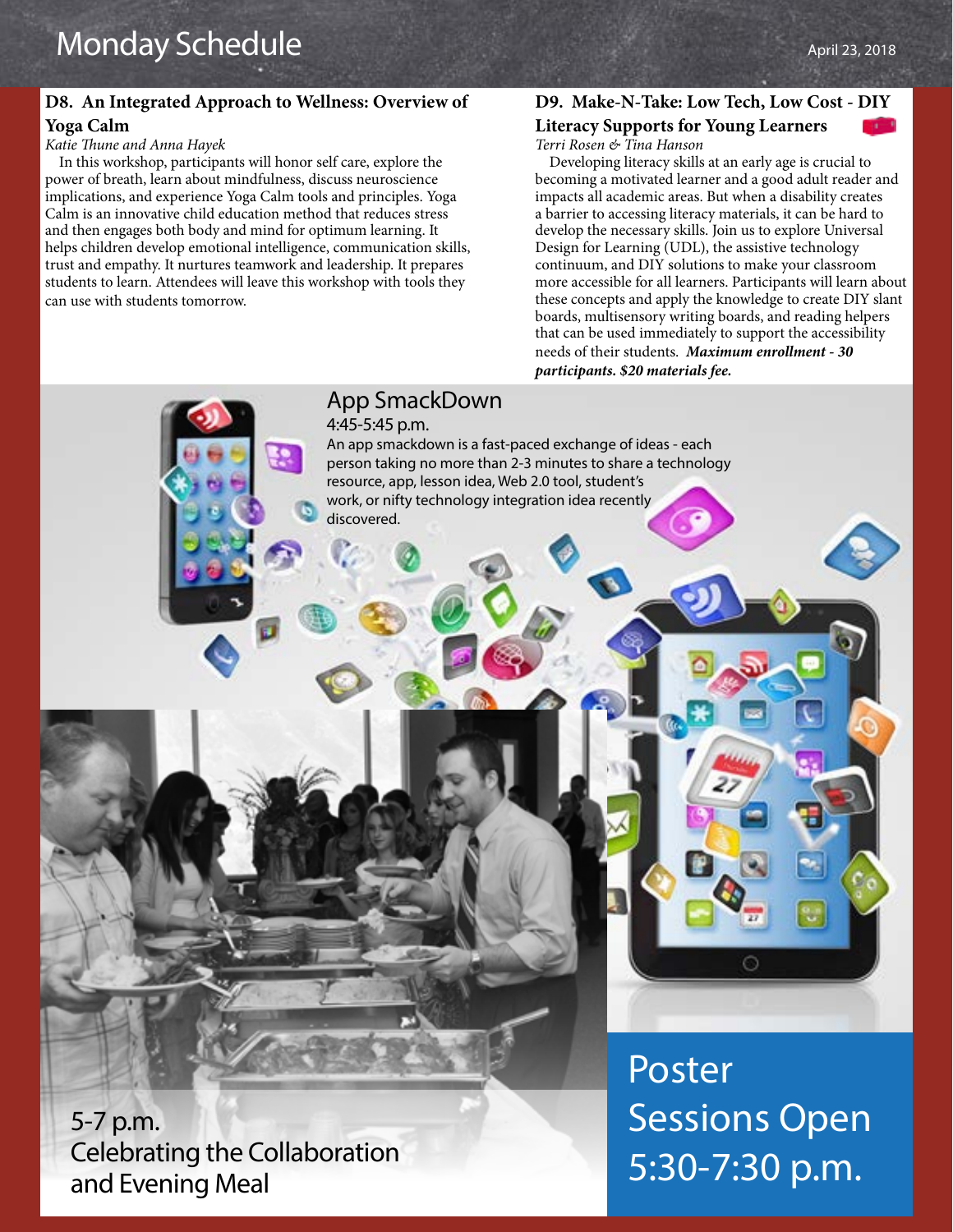# Tuesday Schedule April 24, 2018

# **Notes**

**Continuing** Education Units (CEUs) will be available at the end of your last session.

#### **E1. Take note of OneNote, an Effective and Efficient Writing Tool for All Learners** Breakout Block E – 8-9:30 a.m.

# *MariBeth Plankers*

In this fast-past world with all the technology we could ask for, the need for efficiency rises to the top for all educators. Join me in gaining a wealth of knowledge about OneNote, a computer program for free-form information gathering and multi-user collaboration. It gathers the users' notes (typed or hand-written), drawings, screen clippings, charts, and audio comments. Explore this highly accessible software through Windows, Mac, Chrome and iOS for personal, professional, and student use, Kindergarten to post secondary.

#### **E2. Alexa! Help Me Learn!**

#### *Blake Plankers*

Participants will be exposed to the endless applications of artificial intelligence in education and how it provides a bridge for all students to access its benefits. Students with a variety of needs including functional skills, social skills, accessing technology, environmental controls, executive functioning, study skills, and accessing recreation/leisure activities in Moorhead Schools used Amazon Echo devices as part of an action research study in the 2017-2018 school year. Through discussion, video, demonstration, and hands-on participation, you will learn specific strategies for integrating artificial intelligence (AI) into specialized and regular instruction. Hear the experiences of real students and teachers to guide your own instructional adventure into the evolving world of

#### **E3. So you have a 3D printer...now what?!**

*Allison Westplate & Jesse Morgan*

Are you thinking about getting a 3D printer? Do you now have access to a 3D printer? If you are looking for ideas on how to maximize the use of a 3D printer for students with special needs, this session might be for you. We will help educators develop ways to utilize a 3D printer to create tools for their students. Specific examples of projects created for students in Minneapolis Public Schools will be shared. Attendees will learn how to access software that will allow them to download plans of projects created by others and also how to create their own plans. Participants will also learn basic 3D printer troubleshooting and the pros and cons to various 3D printers on the market.

#### **E4. Alternative Access and Low Tech Strategies for Communication**

*Jennifer Erickson, Danielle Deschaine & Meredith Richards*

Do you want to know how to help students with physical impairments or sensory impairments better access their communication modes? This session will provide ideas for alternative presentation and alternative access for students who use augmentative communication. We will highlight low tech augmentative communication strategies to help increase students' autonomous communication. Case examples will demonstrate how to adapt communication systems to meet student's physical and sensory needs.

#### **E5. Let's Get Engaged! How to engage your students with unique communication and learning needs**

*Lori Mjones & Heidi Hunter*

How do you engage those students who are unable to voice their thoughts and ideas? How do you increase social skills with challenging communication needs? In our session, we will provide you with practical ideas to engage your students who may present unique learning styles and use of paraprofessionals throughout the day. Areas addressed will include reading, writing, math and social and inclusion with regular education students as peer models.

# **E6. Supporting ALL Students in General Education Settings: Creating an Infrastructure that Works**

#### *Cami Algaier*

It is imperative to provide students with significant cognitive disabilities and/or behavior challenges opportunities to participate in general education settings. Fair and equitable inclusion starts with school and district leaders supporting meaningful opportunities for students to participate at the classroom, school and district level. This presentation will guide a discussion on how school leaders can promote inclusive practices throughout their district while at the same time ensuring students with significant learning challenges are engaged in appropriate educational activities. Participants will review the components necessary for an infrastructure that not only supports, but sustains, inclusive practices while addressing specific learner goals. Topics discussed will focus on effective assessment, program planning and practices to target student learning goals while providing meaningful inclusion opportunities. Practical and accessible teacher tools for modification and differentiation of instruction will also be discussed.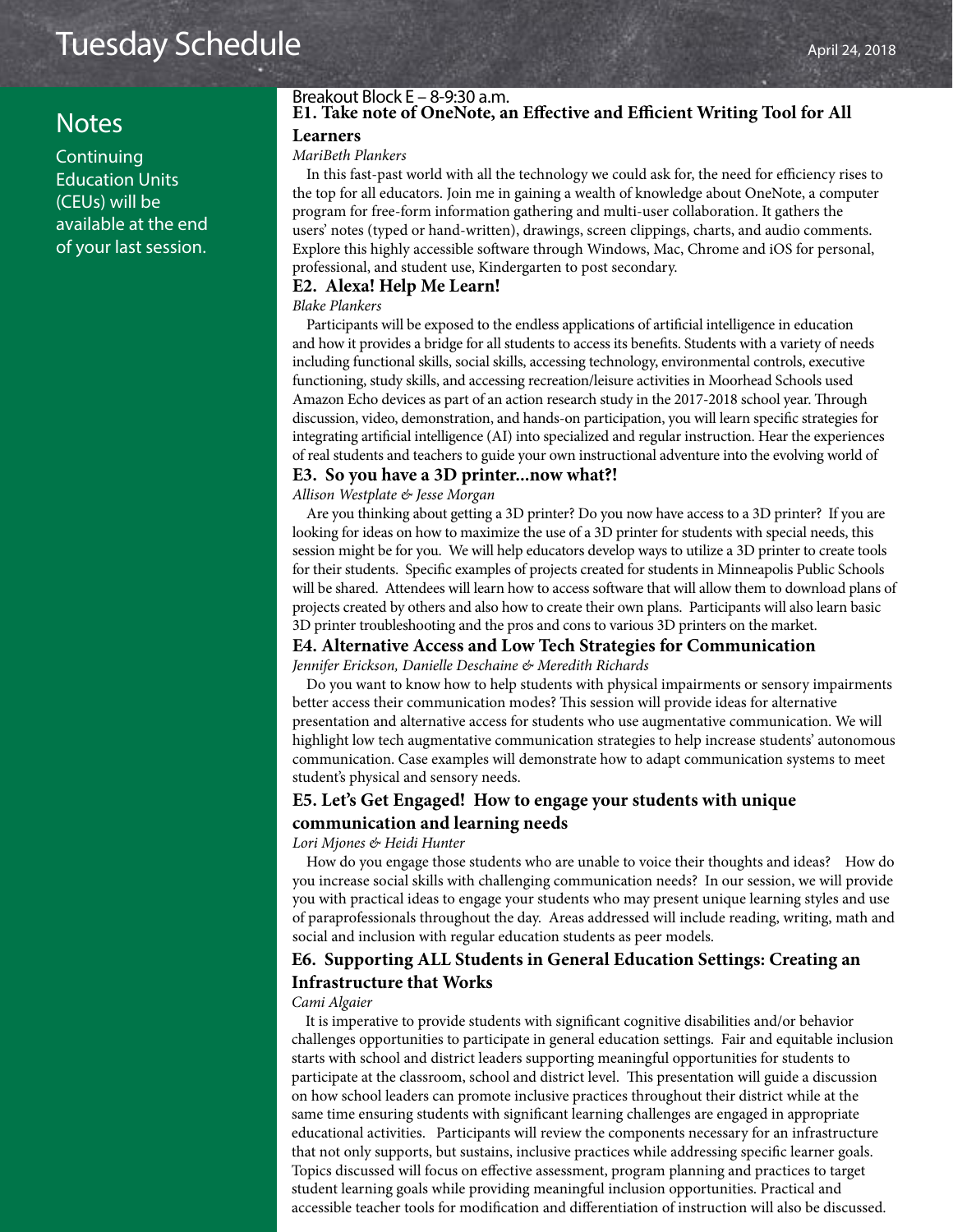# **E7. Self Determination: A Transition Sequence for Students with Less Obvious Challenges**

#### *Estelle Denbrook & Kyle Jensen*

Self Determination is a sequence of instruction designed to offer support and preparation in the area of transition for students with less obvious disabilities. Attendees will learn a course model of instruction for grades 9-12; this model can also be adapted for transition age and/or students with independent abilities. Areas of focus are: self-advocacy/self awareness (including disability awareness), relationship building and effective communication, post-secondary and career readiness, academic study strategies and Executive Functioning strategies, independent living skills, and financial planning and education. This session is not for staff working with students with multiple challenges.

# **E8. Person-Centered Practices – Beyond Philosophy- MDEs work to implement Person centered- practices across education**

*Sue Benolken, Mary Cashman-Bakken & Sarah Knoph*

Person-centered practices are a continuum of promising practices to help individuals with disabilities receive support in the most integrated setting and are based on the fundamental principle that policy and supports must include what is "important to" as well as important for in order to prepare for, create or maintain a life that they enjoy in the community to the fullest extent possible.

Participants will receive information about person centered practices. Get an overview of what MDE is doing to develop and support the implementation of those practices across the state. This is an opportunity to look at specific tools and processes that support practices to help our students get great lives, not just great paperwork. Give feedback regarding our efforts with individual educators, districts and regions that MDE supports through professional development and policy-enhanced partnerships with DHS, DEED, and MDH.

# **E9. Make-N-Take: Charting the 3 C's...Creating Calming Classrooms**

*Nicole Mold, Joyce Hennes, Alyssa Longberg & Nicole Wilson*

The classroom is the main learning environment for students in our schools. For best student outcomes both academically and behaviorally, it is vitally important that this space be calming. Some basic tenets of a calming classroom involve limiting the visual and auditory input. Some learners require more. In this session, you will create several items to keep in your "Classroom Calming Kit". Items in this kit have the potential to help improve students' focus while allowing them to remain engaged in learning and stay in the classroom. You will also receive a binder with instructions on how to fabricate these items on your own. Of equal importance in creating a "Classroom Calming Kit" is structuring a method of check in. Several examples of "check in" sheets will also be included in the take home binder. The items you create were chosen for this session because they are easily made (not bought) and they are the highest teacher requested fidgets in our school district. While this session is intended for classroom teachers, anyone with a willingness to create a classroom calming kit is encouraged to attend. *Maximum enrollment - 25 participants. \$30 materials fee.*

# Break – 9:30-10 a.m.

#### Breakout Block F – 10-11:30 a.m.

# **F1. Teaching Self-Advocacy and Literacy through the Use of a Green Screen and Educational Technology**

*Taylor Thomas & Brenda Szoka*

Educational technology enables all students, of all ages, including those with disabilities, to engage and participate in educational tasks and activities. In this session, participants will learn innovative ways to incorporate technology into their instruction of literacy and self-advocacy skills. Using educational technology is a great way to motivate students to participate in lessons and learn new skills. Participants will learn how to use a green screen to create newscasts, student inservices, and other literacy videos. Additionally, participants will learn about other iPad apps, internet-based games, and resources to help guide their instruction and engage their students. Participants attending this session should be comfortable using technology such as an iPad, camera, computer, and Youtube.

#### **F2. Name That Tool!**

#### *Elizabeth Wychor, MariBeth Plankers & Blake Plankers*

Explore educational tools that are cost efficient and motivating to students across various educational settings and situations. Take part in this interactive hands-on session to learn more about interventions used to expand vocabulary, literacy and conversational skills. Gain expertise with engaging the K-12 learner through accessing tools that demonstrate multiple means of representation, expression and action.

#### **F3. Sustainable Leadership in Assistive Technology**

*Joan Breslin Larson & Diana Foster Carl*

Leadership in assistive technology (AT) is critical to create sustainable changes in practice. There are components to leadership that are critical to success in identifying, implementing and sustaining an effective change system.

This session will focus on components of leadership that occur in educational settings, including the interaction between administration (management) and change agents who build sustainable leadership systems.

Strategies to implement successful changes in AT will be explored as well as resources to support effective leadership at the local level. Critical components of change strategies will be analyzed and ideas on strategies to build capacity in each of these critical components will be explored.

This session is appropriate for all levels of learners, including beginners. More advanced learners will also benefit.

#### **F4. That is Not a Good Idea!**

*Emily Aust & Kelsey Janni*

"Can we put on a play?" In this session learn how one student's comment turned into a joint effort by the Speech-Language Pathologist and Special Education teacher to have the Life Skills class put on a play! Learn how the class took a children's book ("That is Not a Good Idea" by Mo Willems), wrote a script to make it a play, made costumes, rehearsed, rehearsed some more, and put a play in front of of 50+ people! And while accomplishing this, working on their reading, writing, functional, and communication skills! After attending this session, attendees will have ideas of how to take simple book and transform it not only into a play but also have a collection of ideas to work on many other skills!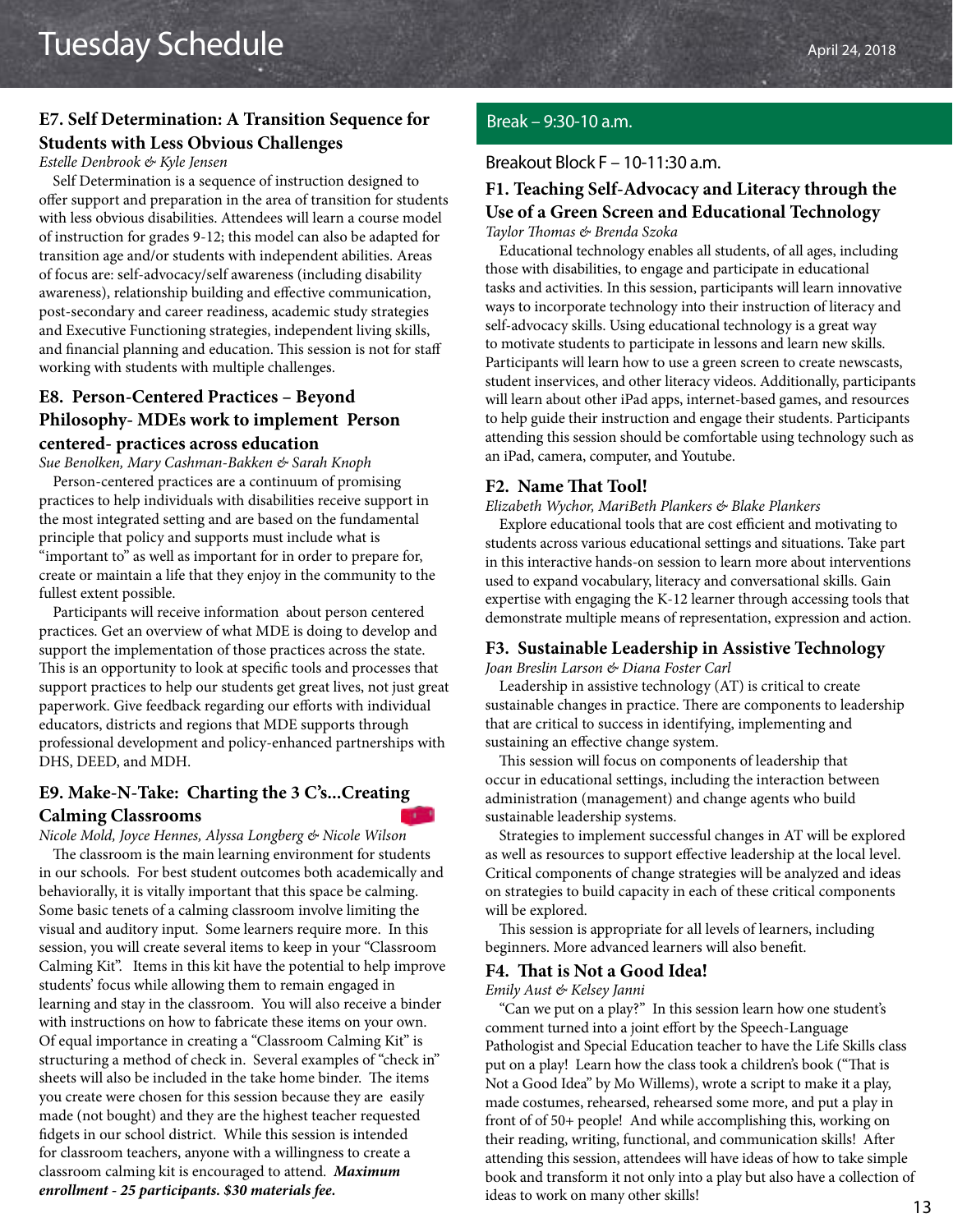#### **F5. Cerebral/Cortical Visual Impairment (CVI): Diagnosis and Environmental Considerations** *Susan Sullivan*

CVI is a neurological visual disorder suspected by a normal or close to normal eye examination that does not explain visual performance, a medical history which typically includes neurological problems and/or the presence of unique visual/ behavioral characteristics. Join us in learning about the diagnosis and the environmental considerations that can help this population become successful learners.

# **F6. High School Language and Literacy Adaptations**

*Heather Prenovost & Christy Palmquist*

Language skills are deeply imbedded in literacy development. Research indicates that without a base of word awareness, word knowledge, and comprehension, students struggle to become strong readers. Because they are struggling readers, their access to higher level academic vocabulary is limited and the cycle of lower vocabulary skills and lower comprehension skills continues. In addition, many struggling readers lack skills in visualizing, which impacts their ability to monitor their level of understanding of text. In this session, we will share some of the adaptations we have implemented in our high school literacy framework to help our students make gains in their reading skills, especially those with a language disorder and multi-language learners. Attendees will walk away with strategies that can be generalized to many literacy interventions, or used in individual therapy sessions. This session is appropriate for all levels of learners.

#### **F7. Poetry: A Hugging Machine for the Mind** *Cathy Pinkosky*

 Join me as I share our experience with the power of poetry for students on the Autism spectrum. Resident poet, Chris Martin, brought to our building Unrestricted Interest, a poetry program that works toward using students' restricted interests to access broader unrestricted interests. This began as a pilot program in which Chris worked with a small number of students in our building on a weekly basis, either individually or in small groups while mentoring their teachers in the process of using poetry to create pathways to "facilitate the transformation of a restricted interest into a portal of discovery." In just four short weeks last spring, and again this year during our year-long collaboration, we have watched our students blossom. Poetry has given them a voice!

# **F8. Your Best Life Your Way - Disability Hub MN** *DisabilityHub MN Staff*

 Disability Hub MN is a free statewide resource network for people with disabilities. In this session you will learn about:

 \*Tools and resources to help youth with disabilities understand their options and plan for their future, and

 \* How you can use those tools and resources in your work as you support youth and families.

# **F9. Make-N-Take: Structured Tasks: Beyond File**

# **Folders or Stuff in a Box**

# *Audra Wells and Lisa Sorensen*

Reaching independence is the main goal for our students and their future success in the workplace, training programs, and independent living opportunities. Structured teaching is based on the TEACCH Model from the University of North Carolina Chapel Hill and individualizes and differentiates for the unique needs and learning profiles of students with a variety of disabilities (autism, developmental disabilities, traumatic brain injuries, etc). The practice of structured teaching is supported by the following Evidence-Based Practices (EBPs): Antecedent Based Intervention, Modeling, Prompting, Task Analysis, and Visual Supports. Participants will understand how to structure tasks that promote student independence and use the criteria for creating a structured task. Participants will learn that structure applied to tasks eliminates the need for continued prompting by staff in order to complete a task. Participants will leave the session with approximately 3-5 structured tasks for their age level of instruction. This session is appropriate for all learner levels from beginning teachers to experienced teachers. *Maximum enrollment - 25 participants. \$35 materials fee.*

# **F10. Make-N-Take: Charting the 3 C's...Creating Calming Classrooms**

*Alyssa Longberg, Nicole Wilson, Nicole Mold & Joyce Hennes*

The classroom is the main learning environment for students in our schools. For best student outcomes both academically and behaviorally, it is vitally important that this space be calming. Some basic tenets of a calming classroom involve limiting the visual and auditory input. Some learners require more. In this session, you will create several items to keep in your "Classroom Calming Kit". Items in this kit have the potential to help improve students' focus while allowing them to remain engaged in learning and stay in the classroom. You will also receive a binder with instructions on how to fabricate these items on your own. Of equal importance in creating a "Classroom Calming Kit" is structuring a method of check in. Several examples of "check in" sheets will also be included in the take home binder. The items you create were chosen for this session because they are easily made (not bought) and they are the highest teacher requested fidgets in our school district. While this session is intended for classroom teachers, anyone with a willingness to create a classroom calming kit is encouraged to attend. *Maximum enrollment - 25 participants. \$30 materials fee.*

# Break – 11:30-11:50 a.m.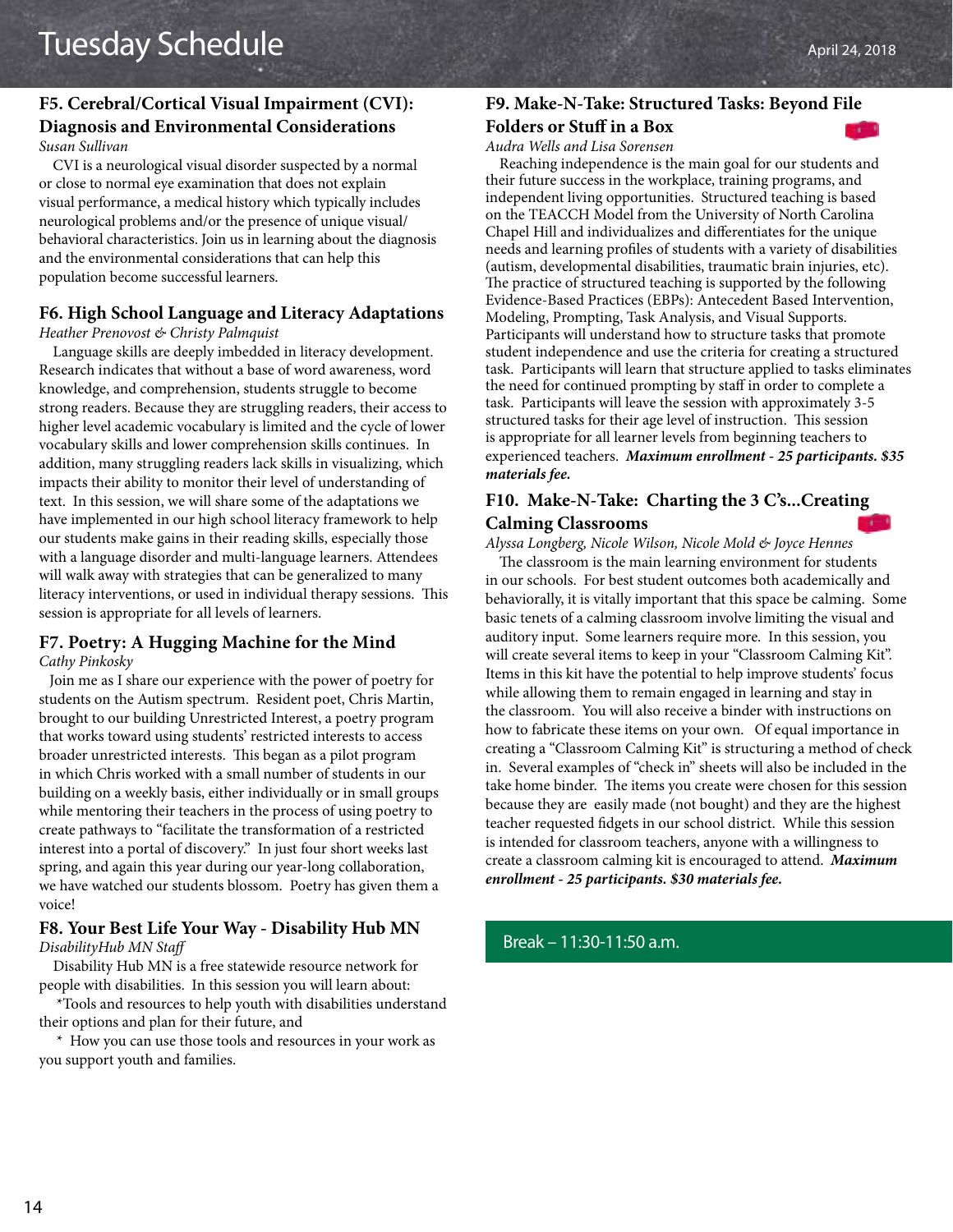#### Breakout Block G – 11:50 a.m. to 1:15 p.m.

# **G1. From one Special Educator to Another: We Have Come Long Way Baby!Building Independence in the DCD Classroom**

*Kathy Robatcek & Mary Sagstetter*

Often student with ID are thought of as not being as capable as their peers. In reality, those of use that have spent years in the trenches teaching these unique individuals would have a differing opinion. Students that have things done to and for them, have less expectations and fewer opportunities to be independent and therefore the probability is higher that they will perform lower than their peers. When students are provided with multiple opportunities paired with high expectations …. They ARE capable of demonstrating growth and progress in way never imagine.

This beginner level session will provide tried and tested instructional strategies, use of a variety of assistive technology and real-life experiences that empower students to be successful in the school community and beyond.

# **G2. "BEYOND Dick and Jane: Literacy for Students with Deafblindness or Significant Sensory Loss"**

*Doreen Bohm & Marissa Mahowald*

This training and resources will help to make literacy accessible for students who, because of their unique needs, cannot access and get meaning from typical books found on the library shelves.

"To achieve literacy, there must be reading. To achieve reading, it must be meaningful. To achieve meaningfulness, there must be communication. To achieve communication, there must be experience. To achieve experience, there must be opportunity. To achieve opportunity, there must be care and understanding." (Laurie Hinzman, literacy.nationaldb.org)

Experience books are similar to traditional books in that they: tell a story; are tied to specific language/communication; allow a child to share, re-create, and review the same story over and over again with many different people, whether at home or at school; and are the basis for conversation. Experience books differ from traditional books in that: Experience books are created with a specific reader in mind. The story is based on an experience or interest of the target reader. The objects included in the experience book are particular to the experience or interest of the student for whom the book is made. Attendees will learn about why experience books are used and how they support literacy for ALL.

#### **G3. Ability Awareness Toolkits for Staff, Students, and Buildings**

*Allana Walsh & Lindsay Tsakistos*

"The first step towards change is awareness. The second step is acceptance" (Nathaniel Branden). Do you want to be a part of creating awareness and acceptance of students with disabilities? This session will highlight the work that a team of Minneapolis Public Schools teachers did by creating ability awareness kits. The purpose of the work was to share the kits throughout the district to promote inclusion, acceptance, and celebration of differences. We will share the experience of using these kits in over 30 buildings. All are welcome to attend. In this session learners will…

-understand the purpose and importance of ability awareness kits

-have access to multiple resources for ability awareness activities for grades K-12

-feel comfortable in implementing my learning in my school community

# **G4. Promoting High Expectations for Post-School**

#### **Success: Tools for students, families, and professionals** *Sheila Koenig & Erika Theiler*

 "Disability is a matter of perception. If you can do just one thing well, you're needed by someone."-Martina Navratilova. This belief is essential to student success. In this session (presented by transition specialists from PACER and Rehabilitation Services), learn how education professionals can support and promote high expectations and family involvement for transition students. Leave with specific tips and actions to help strengthen the education and family partnership. Open to all audiences.

# **G5. Cerebral Visual Impairment: How a learning media assessment will help**

#### *Susan Sullivan*

This presentation will address how Cerebral Visual Impairment (CVI) affects learning to read and write. The diagnosis of CVI presents individualized challenges in literacy beginning with emergent skills and continuing with access to academics. We will explore why a learning media assessment is a necessity as well as share strategies for teachers and learners based on the information obtained.

#### **G6. A SpedTECHular Year!**

#### *Scott Larson*

 Let's talk about tech. Let's talk about thinking outside the box when embedding technology into a Special Ed program. I am in a unique position this year to have been able to start a pilot program as a Technology Integrationist working exclusively with the Special Ed teachers in my district. After 30 years as a Special Ed classroom teacher, I am now able to work with my Special Ed peers and students to use technology in a unique and creative way to help Special Ed students be more successful and independent. In this session, I'll share many uses of apps (I love all things G Suite) and gadgets that we have found successful while working in the Special Ed curriculum. With successes come the challenges of "obstacles" and we will have time to share those as well. What are your hopes, fears, and challenges that you face when attempting to use technology in your program for curriculum enhancement, student independence, organization or data collection? Let's talk about a SpedTechular journey.

# **G7. Creating Equity using Digital Tools: Accommodated Reading Strategies and Technology to Support Instruction in the General Education Curriculum**

*Melissa Misterman, Amanda Holstrom, Michelle Raml & Pat Cicharz*

 Join us as we share our journey through the process of creating and implementing a program to address the requirements of IDEA, 2004. Compliance requires schools to offer accessible education materials to those individuals with documented needs for such support. At SMS, most importantly, the induction of AEM has impacted student confidence and independence, addressed achievement gaps, removed barriers within core classes, and expanded the inclusion of all students. In this session we will cover the process and procedure of implementing an Accessible Education Materials program including:

Timeline and lessons learned

Resources to get started

Student reflection

Hand-on experience with the programs we have adopted Educating others about changing the way we think about delivery of information

Audience members should be in a district that is currently 1:1 or in the process of becoming 1:1. iPads will be the highlighted platform for student use.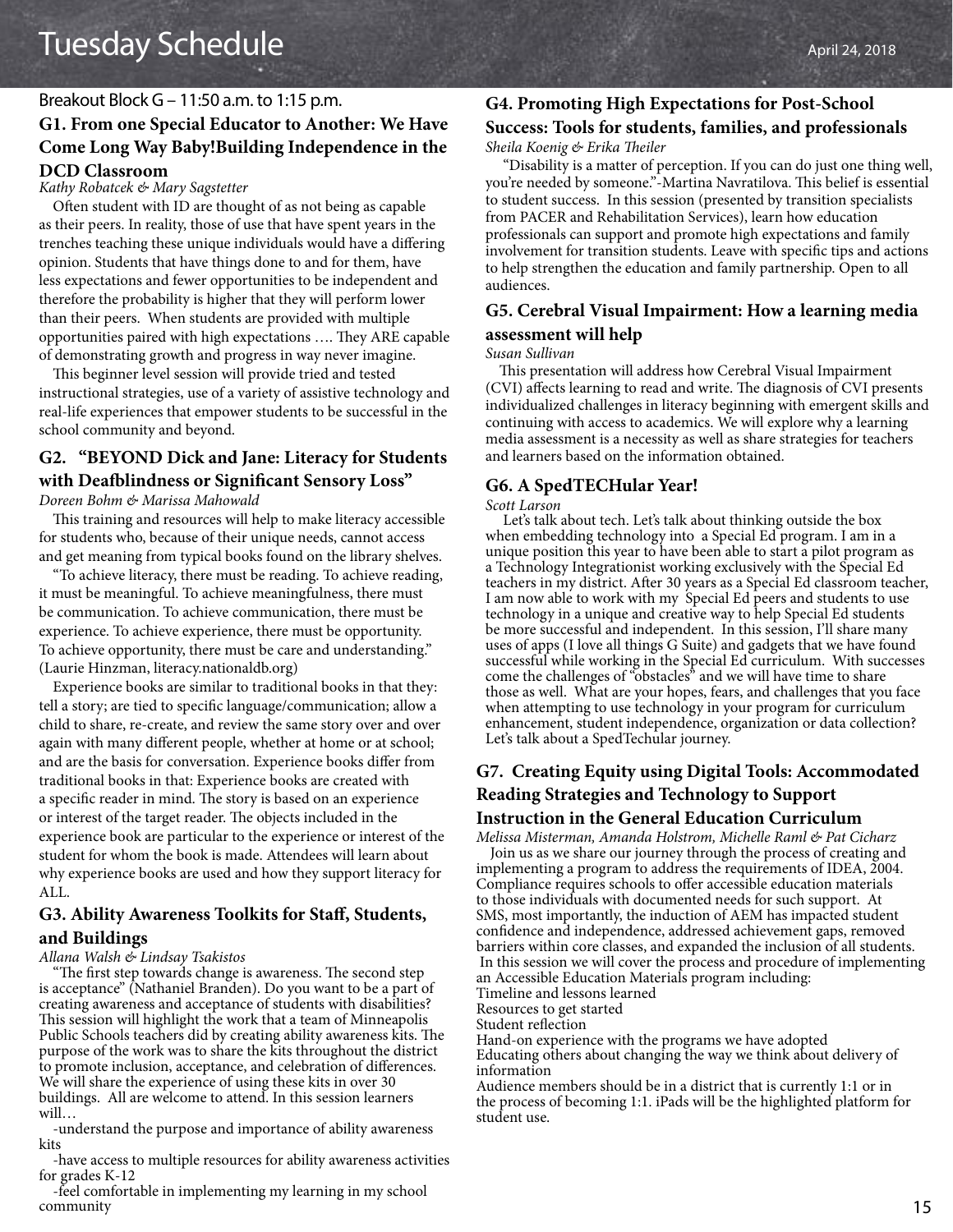# **G8. Access to Digital Materials for Students with Physical Impairments**

*Kelli Proulx, Addie Geske, Holly Pemble & Amanda Peters* Are you struggling to get accessible educational materials (AEM - aka AIM) in the hands of your students in a timely manner? Are you having difficulty convincing others in your district about the importance of providing accessible educational materials in a timely manner? Then come join our fireside conversation while we show data and case studies of the difference accessible educational (aka instructional) materials make in the lives of students with physical impairments. Come and brainstorm ways that will assist your district in overcoming the barriers you're encountering in providing AEM in a timely manner. Leave with a plan to help your students get their accessible materials in a timely manner- meaning at the same time as their peers! While the data and case studies that will be presented are of students with Physical Impairments, the solution discussion and plan development will be applicable to any student population needing AEM. This presentation is suited for all knowledge levels.

# **G9. Make-N-Take: Structured Tasks: Beyond File Folders or Stuff in a Box**

*Audra Wells and Lisa Sorensen*

Reaching independence is the main goal for our students and their future success in the workplace, training programs, and independent living opportunities. Structured teaching is based on the TEACCH Model from the University of North Carolina Chapel Hill and individualizes and differentiates for the unique needs and learning profiles of students with a variety of disabilities (autism, developmental disabilities, traumatic brain injuries, etc). The practice of structured teaching is supported by the following Evidence-Based Practices (EBPs): Antecedent Based Intervention, Modeling, Prompting, Task Analysis, and Visual Supports. Participants will understand how to structure tasks that promote student independence and use the criteria for creating a structured task. Participants will learn that structure applied to tasks eliminates the need for continued prompting by staff in order to complete a task. Participants will leave the session with approximately 3-5 structured tasks for their age level of instruction. This session is appropriate for all learner levels from beginning teachers to experienced teachers. *Maximum enrollment - 25 participants. \$35 materials fee.*

# Closing Program and Meal – 1:15-2:00 p.m.

# Presenters

# Abbey Stanton

Abbey Stanton received her undergraduate degree in psychology from the University of Kansas and her Master's Degree in Special Education from Bethel University. Abbey was a special education paraprofessional for 4 years and has now been a special education teacher in the Wayzata School District for 2 years. She has worked both in the Crosscategorical resource setting, Emotional Behavioral Specially Designed Classroom setting and with General Education Behavior Intervention.

# Addie Geske

Ms. Addie Geske is a Physical Health Disabilities Teacher with Independent School District #917. She currently serves Hastings, South Saint Paul, and Farmington school districts. She has also worked as a DCD Special Education teacher for 5 years.

#### Allana Walsh

Allana Walsh is a District Program Facilitator in Minneapolis Public Schools. She is passionate about inclusive practices in all areas of life. She works to focus on responding to each learner's needs by removing barriers to full social and academic acceptance.

# Allison Eitreim

Allison Eitreim, Autism Consultant, was a special education teacher for over 20 years first. She believes in finding systems that allow us as educators to focus on what we love... teaching and connecting! She won't

settle for going home frustrated at the end of the day with a "To Do" list full of paperwork tasks and a rising stress level. Allison has continually found and created better ways through the years to free up time to make a difference in the lives of children.

# Allison Westplate

Allison Westplate, a Special Education teacher and Assistive Technology Specialist in her 9th year as an educator and 4th year with Minneapolis Public Schools, is a member of the district's Assistive Technology team responsible for providing AT solutions to students ages birth to 21 years, and in charge of 3D printed AT tool design and provision.

# Alyssa Longberg

Alyssa Longberg is currently employed as an OT by the Anoka Hennepin School district. Her experience is primarily with elementary and high school aged students across a wide variety of disability groups.

# Amanda Boehmer

Amanda Boehmer is a special education teacher with over three years' experience working with youth in a juvenile detention setting. She hold a bachelor's degree in criminal justice, both an elementary education and special education (EBD) licenses, and a Master's of Arts in Special Education. Amanda believe that students learn best when they enter a classroom that is both engaging and supportive to their needs.

#### Amanda Holstrom

Amanda Holstrom is currently an Instructional Technology Specialist for the Sartell Middle School. Her previous experience in the 6-8 Language Arts classroom and as a technology teacher, provided students and teachers unique opportunities to thoughtfully integrate technology into the classroom. She is passionate about student learning, engagement and creativity and continues to provide guidance and support to ensure student excellence in education.

#### Amanda Peters

Ms. Amanda Peters is a Lead Teacher for Intermediate School District 917 where she works with assistive technology, curriculum, care and treatment sites, and the Speech, OT, and Physical Health Disabilities programs.

# Amy Marquez

Amy Marquez has worked as a speech/ language pathologist specializing in AAC since 1998. She is part of Minneapolis Public Schools' Assistive Technology Team. She has presented at state and national conferences on the topic of AAC. Amy was the instructor for Introduction to AAC at the University of Minnesota and currently teaches AAC at Mankato State University. Finally, she is the mom to an AAC user, her son Owen.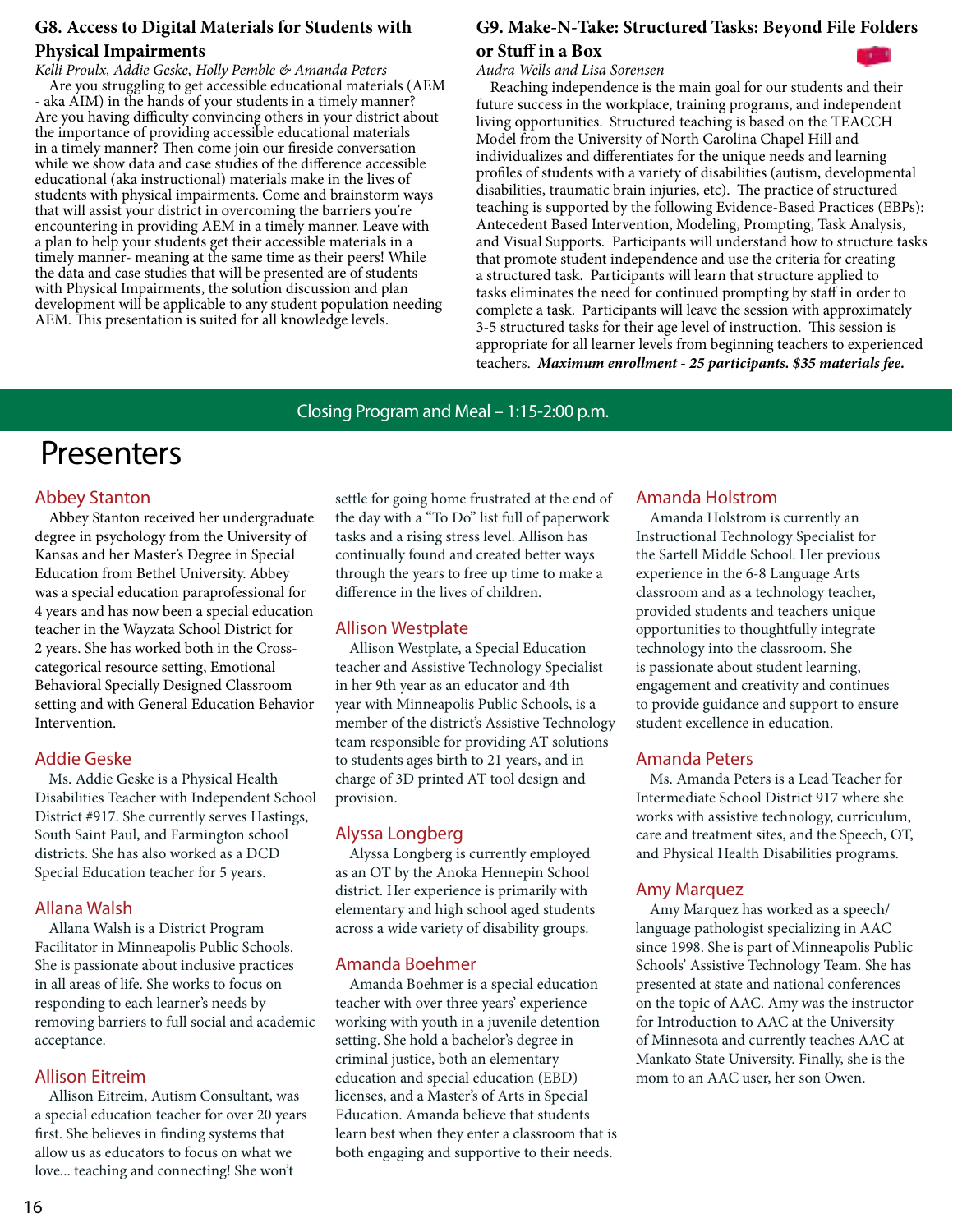# Anna Hayek

Anna Hayek has been practicing yoga for 15 years and teaching yoga to adults and children for 4 years. After spending 7 years teaching English Language Learners in schools in the Apple Valley/Eagan/ Rosemount School District, she embarked on a new adventure by taking a leave from classroom teaching to focus her work on yoga and wellness. Anna feels honored every time she has the opportunity to empower people of all ages, backgrounds and abilities to connect to their breath, body and community. She is especially passionate about bringing this work to communities who have limited access to wellness opportunities.

# Anna Sletten

Anna Sletten is a 2011 graduate of the Speech-Language Pathology M.A. program at the University of Minnesota – Twin Cities. She works as a speech-language pathologist for the Birth-3 program with Minneapolis Public Schools, and is a member of the district Assistive Technology Team. Anna provides support and training to speechlanguage pathologists within Minneapolis Public Schools on AAC assessment and implementation.

# Audra Wells

Audra Wells, M.Ed has been in the field of special education for 25 years. She has taught students with autism spectrum disorders and developmental disabilities. Audra has been trained in the TEACCH model and has applied all of the components of the TEACCH Model to her programs for students. In 1999/2000 Audra participated in Minnesota Low Incident Project and trained as a trainer at the UNC TEACCH model. She along with her regional colleagues have provided a three-day hands-on training using student models in the practice of structured teaching for approximately 11 years. Audra is currently a special ed coordinator with ISD 728.

# Bambi Dubke

Bambi Dubke was a DCD teacher for a year and a half. She has been a Physical/ Health Disabilities Consultant and A.T. Specialist for 18 years. Bambi has a Master's Degree in Special Education. She holds licensure in Elementary Education, MMMI, MSMI, P/HD, ECSE and Director of Special Education.

# Blake Plankers

Blake Plankers currently serves as ASD consultant for Moorhead Schools, President of Education Moorhead, and Secretary of Red River Asperger Autism Network. He has worked with individuals with ASD and social learning challenges in several capacities over the past 10 years and holds a master's degree in special education.

# Brenda Szoka

Brenda Szoka (pronounced SHOW KA) is the newest member of ISD 917 Assistive Technology team. Brenda has over 20 years of teaching students with special needs. Brenda is in her 5th year working in the Students with Unique Needs (SUN) Program, a federal setting iv program at Cedar School located in Eagan, MN. The SUN program offers students the opportunity to work on academics, functional, transition, and social skills. Brenda provides small classroom instruction for students with ASD, EBD, and OHD ages 15-21. For the past several years, Brenda has been developing transitions curriculum for her site. Brenda has been focusing this year on incorporating more assistive technology into her classroom to help accommodate students with disabilities and students are using green screen along with iMovie to create Cedar School's first student news segment.

# Cami Algaier

Cami Algaier worked within the private sector for 6 years and the public school setting for 14 years.Within the school setting Cami was a part of the Assistive Technology team, Autism team, provided hands-on STAR training, supervised SLPs and graduate students. She provided support for Preschool Programs for Children with Disabilities, Functional Life Skills and Structured Teaching Method classrooms. She works with children and families with speech and language disorders, autism and other developmental disabilities. She also provides collaboration and support for students in need of Assistive Technology, Augmentative and Alternative Communication systems. Cami has a Masters degree in Communication Disorders. Cami enjoys connecting with educators and families, while bringing a realistic and supportive approach to presentations and classroom consulting.

# Carrie Kesteloot

Carrie Kesteloot is a Certified Occupational Therapy Assistant who has worked with children for over 18 years for the Southwest / West Central Service Cooperative. The service cooperative provides specialized services to 17 school districts in the Southwestern Minnesota area. Carrie is passionate about providing accommodations to children from birth to 21 years of age to help with their classroom independence.

# Cathy Pinkosky

Cathy Pinkosky is a Literacy Specialist for the special education, early learning center, and alternative learning center programs at South Education Center, serving students birth through age 21. In addition to her role as a Literacy Specialist, she has been a Teacher of the Deaf/Hard of Hearing with District 287 since 2001, serving itinerant, homebound, resource room, and site-based students.

# Christian Wernau

Christian Wernau is the Region 10 Low Incidence Facilitator. He provides regional supports to teachers of low incidence disabilities in SE MN. Christian strives to improve opportunities for staff and students to attain equitable access to general education curriculum and accessible educational materials through professional development, facilitating communities of practice, and technical assistance.

# Christy Palmquist

Christy Palmquist has been a special education teacher, coach, and literacy intervention specialist for 25 years. Currently she is responsible for developing, training, leading, and supporting the secondary literacy interventions for students with special education needs.

# Cindy Spraitz

Cindy Spraitz is an independent woman who resides in the Twin Cities metropolitan area. Cindy lives in her own apartment with attendant care, family, and community support. She has an interest in early childhood education and enjoys supporting educational experiences involving young children in the metro area. Cindy uses high and low tech AAC to manage her busy life and public speaking engagements in which she shares perspectives and advice for current and future AAC practitioners.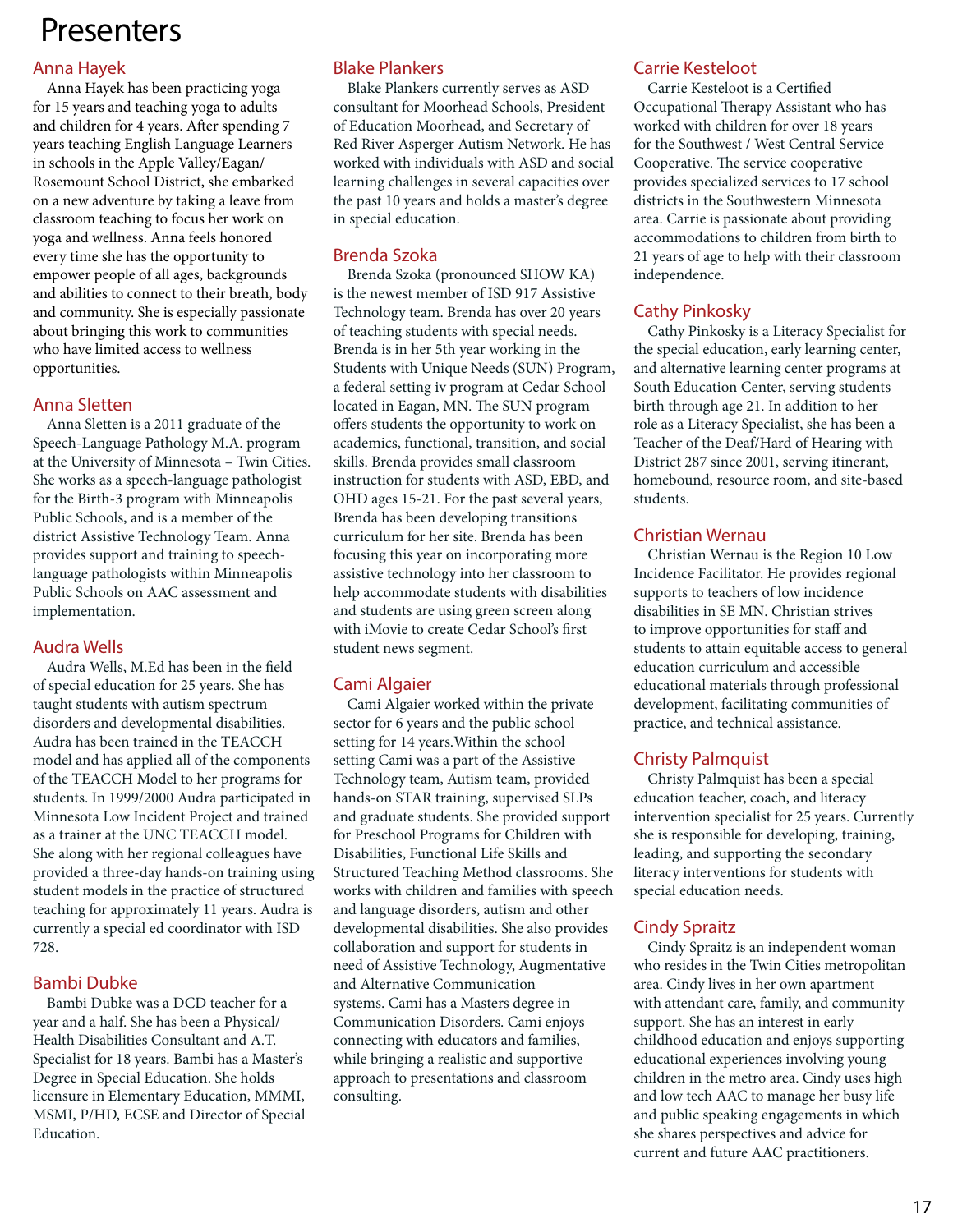# Cynthia Fashaw

Cynthia Fashaw, Director of Children's Programs and Multicultural Outreach, NAMI Minnesota – Cynthia directs NAMI Minnesota's children and youth mental health programs, provides training to parents and professionals, and conducts training in cultural communities. She directs outreach to cultural communities where she provides mental health and suicide postvention education as well as a number of other trainings. Cynthia is a certified Mental Health First Aid and Youth Mental Health First Aid instructor, and is a certified suicide postvention trainer.

# Danielle Deschaine

Danielle Deschaine is a speechlanguage pathologist who has specialized in augmentative communication for 10 years. She currently works for Saint Paul Public Schools in Minnesota, providing direct services at Bridge View School and consultative augmentative communication support in various schools in the district. Danielle's private practice, All Voices Augmentative Communication, provides in-home augmentative communication evaluation and therapy in the Twin Cities metro area.

# Diana Foster Carl

Diana Foster Carl, M.A., L.S.S.P., is a Licensed Specialist in School Psychology in Texas with more than 30 years' experience in various capacities in public education. Currently, Diana contracts with CAST as the Special Projects Coordinator for the National Center on Accessible Instructional Materials. Diana is a former Director of Special Education Services at Region 4 Education Service Center in Houston, Texas and was lead facilitator of the Texas Assistive Technology Network for twelve years. Diana's daughter has cerebral palsy and uses a power wheelchair for mobility.

# Doreen Bohm

Doreen Bohm has been teaching in the field of special education for over 30 years. The past 21 years she has worked in St. Cloud ISD 742 as a Teacher for Students with Blindness/Visual Impairment and a Certified Orientation and Mobility Specialist. Doreen is an active member of the MN DeafBlind Community of Practice. She conveys energy and passion in sharing her knowledge of strategies to meet the unique needs of low incidence learners.

# Elizabeth Wychor

Elizabeth Wychor is a Speech Language Pathologist for Moorhead Public Schools, serving students ages K-4th grade for a variety of communication needs.

# Emily Aust

Emily Aust, MA CCC-SLP, is a Speech-Language Pathologist in the Belle Plaine school district and currently works with students ages birth to 5, and 7th-12th grades. While working with students, she enjoys find new and creative ways to engage them in order to develop their communication skills! She is currently completing her Educational Specialist degree in Educational Leadership at Minnesota State University- Mankato. Emily is serving as the VP for Education Issues with the MN Speech-Language Hearing Association.

# Emily Manson

Emily Manson is an itinerant teacher of students who are deaf and hard of hearing for St. Paul Public Schools. She is a member of the St. Paul Public Schools Captioning committee and is training staff in schools across the district about how to caption for access. Emily also serves as a co-facilitator for the Region 11 Metro ECSU D/HH Community of practice.

# Erika Theiler

Erika Theiler is a Transition and Employment Specialist at PACER Center. Erika started at PACER in June of 2017 after working as a special education teacher with St. Paul Public Schools for 6 years. She earned her Master's of Special Education from the University of Minnesota in 2011.

# Erin Nelson

Erin Nelson is a district-wide Assistive Technology Specialist for Edina Public Schools in Minnesota. She graduated from the University of Wisconsin – Eau Claire with an undergraduate degree in Early Childhood Special Education and Cognitive Disabilities, and has recently completed a master's degree in Learning Design and Leadership through the University of Illinois at Urbana Champaign. Erin began her career as a special education teacher, before transitioning into the world of assistive technology, where she has worked in both EC-12 and non-profit settings. She was drawn to AT work because it is the intersection between creative problem solving, technology, and special education.

# Estelle Denbrook

Estelle Denbrook has been an SLD teacher at Watertown-Mayer High School for the last seven years. She has experience with intervention reading and writing, transition instruction, academic coaching, assistive technology, and co-teaching. She is also a middle school volleyball coach and advises the student council.

# Hailey Deloya-Vegter

Hailey Deyola-Vegter, M.A, BCBA has over 10 years of experience as an ASD teacher and behavior specialist. She currently provides district-wide coaching to teachers of students with ASD in the Minneapolis School District and is a co-chair on the Statewide Community of Practice for Autism Spectrum Disorders

# Heather Cronin Ott

Heather Cronin Ott has been teaching in schools since 2007. She has licenses in Developmental Cognitive Delay and Autism Spectrum Disorder. Heather has had an opportunity to teach pre-service teachers at the University of Minnesota as an adjunct instructor for coursework in the areas of Emotional Behavioral Disorders and Developmental Cognitive Delay.

# Heather Prenovost

Heather Prenovost has been a Speech-Language Pathologist in St. Paul Public schools since 2001, working primarily with secondary age students in alternative school settings. She also provides coaching support for high school language and literacy and AAC.

# Heidi Hunter

Heidi Hunter has been a Speech/Language Pathologist with DGF schools for 23 years. She has worked with a variety of ages from birth to 21. She enjoys working with a team to think outside the box to develop modifications so each student can be successful at their own level.

# Holly Pemble

Ms. Holly Pemble works for Intermediate School District 917. She has been a Speech Language Pathologist for the past eleven years and is currently working as a part time Speech Pathologist and part time Physical/ Health Disabilities Teacher. She serves Inver Grove Heights, West St. Paul-Mendota Heights and ISD 917 programs.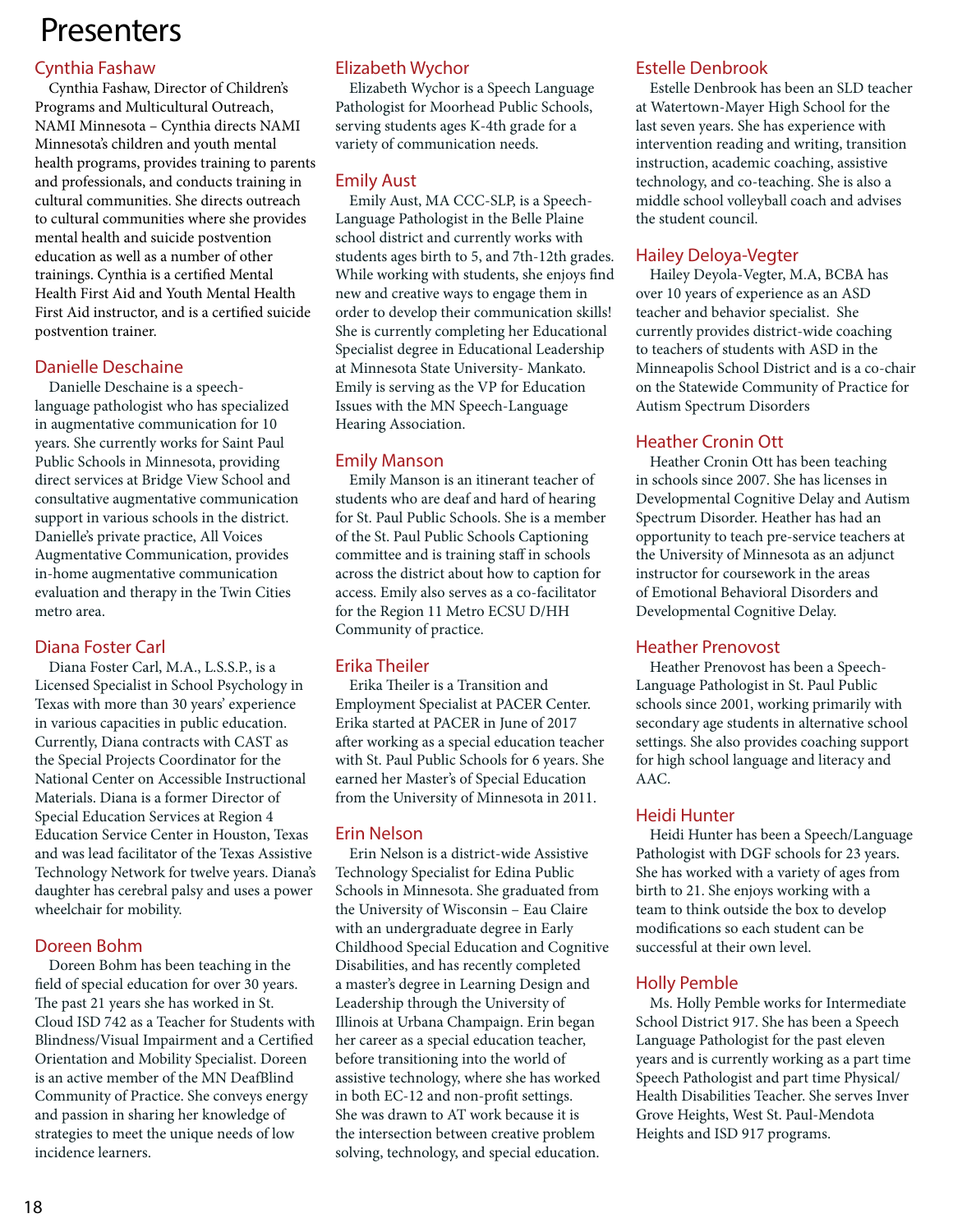# Jacki Madden

Jacki Madden was a Life Skills/DCD teacher for grades 7-12+ for almost twenty years. She has been a Physical/Health Disabilities Consultant, ASD Consultant, and DCD Consultant for 5 years. Jacki has a Bachelor's degree and holds teacher licensure in Elementary Education, ASD, DCD, and P/HD.

# Jamie Ward

Jamie Ward has been a special education teacher in the Wayzata Public Schools for 6 years. She completed her masters degree at St. Cloud State. She is extremely skilled in behavior regulation and social skills.

# Janet Peters

Janet Peters is the Project Coordinator of Accessible and Assistive Technology with the Great Lakes ADA Center, which offers technical assistance on the Americans with Disabilities Act in the great lakes region. Janet has 20 years of experience with technology for people with disabilities. She has worked extensively with business entities, state and local governments, and education institutions to maximize technology use to further opportunities for individuals with disabilities.

# Jennifer Erickson

Jennifer Erickson is a speech-language pathologist for the Saint Paul Public Schools in Minnesota. She currently works at Bridge View School and provides consultative augmentative communication support for early childhood special education classrooms.

# Jennifer Lecy

Jennifer Lecy has a background in the areas of Developmental/Cognitive Disabilities and Physical/Health Disabilities. She has worked as a DCD teacher and P/ HD teacher with students ages birth - 21 for 18 years and is currently a Lead Special Education Teacher in District 742.

# Jesse Morgan

Jesse Morgan, Occupational Therapist (OTR/L) and Assistive Technology Professional (ATP), has 17 years experience as an occupational therapist and assistive technology specialist with Minneapolis Public Schools. Jesse works at the Minneapolis Public Schools Assistive Technology Center where he supervises the workshop and provides consultation and training for various assistive technologies.

# Jessica Premo

Jessica Premo, M.A. has been providing special education services to students with ASD for over 10 years. She is an ASD licensed teacher and has received extensive training and coaching on evidence based practices for students with ASD.

# Joan Breslin Larson

Joan Breslin Larson, MEd brings over 30 years experience in AT to her work. She has worked as an independent consultant, in school settings and at the state level. She is a member of the QIAT Leadership Team, and a co-author of Quality Indicators for Assistive Technology. Joan is the parent of three adult children, one of whom had an IEP. She is a recipient of a Lifetime Achievement Award in Assistive Technology from the state of MN.

# Jocelyn Walsh

Jocelyn Walsh is a speech-language pathologist who is working in a Federal Setting 4 Special Education Program, who collaborates with classroom teams around literacy and AAC. Jocelyn is completing her Ed.D. in Special Education from the University of Washington – Seattle.

# Jolene Hyppa-Martin

Jolene Hyppa-Martin is a speech language pathologist and assistant professor at the University of Minnesota Duluth. Dr Hyppa-Martin facilitated an AAC outreach clinic in northeastern MN for a decade and serves individual with AAC needs at UMD's clinic. She earned her PhD from the University of Minnesota Twin Cities where she focused her studies on AAC.

# Jon Fila

Jon Fila, Curriculum Coordinator for ISD 287, OER, digital curriculum resources and professional development in blended, digital, and just-in-time teaching. Curriculum developer, trainer and support for the MN Partnership for Collaborative Curriculum. Teaches English 12 online for Northern Star Online.

# Joy Smiley Zabala

Joy Smiley Zabala, Ed.D., ATP, is a general and special educator who has worked with students, families, education agencies, and others across the USA and abroad for more than 25 years to expand the use of assistive technology to increase the communication, participation and productivity of people with disabilities. She is the developer of the SETT Framework (http://www.joyzabala.com/). Joy is the Director of Technical Assistance for CAST and the National Center on Accessible Instructional Materials (http://aim.cast.org).

# Joyce Hennes

Joyce Hennes in currently employed as an OT by the Anoka Hennepin School District. She has worked with a wide variety of students across all ages and disability groups ranging from birth-3 thru high school in both MN and OR.

# Justin Smith

Justin Smith is a college student that uses assistive technology to communicate with the world. He shares his thoughts and ideas about living with athetoid cerebral palsy, auditory neuropathy, and kernicterus on his blog. He makes his voice heard by advocating for inclusion, accessibility, and disability rights. Since graduating from high school in 2016, he has graduated from the Partners in Policymaking program sponsored by the MN Governor's Council on Developmental Disabilities and was featured in Microsoft's Inclusion in Action video series. He presented at Closing the Gap and spoke about Reimagining the Future: Living with a Disability at the MN State Capitol Grand Opening. He lives with his parents and younger brother in the Twin Cities.

# Kate Hanagan

Kate Hanagan is a Speech and Language Therapist currently working with transition age students who may also have physical, cognitive, and behavioral needs. Kate has worked 40 years in the field primarily working within a trans-disciplinary service delivery model. She has repeatedly seen how use of visual symbols, augmented communication tools and voice-output communication devices work to enable people with disabilities to communicate.

# Kate Hanagan

Kate Hanagan is a Speech and Language Therapist currently working with transition age students who may also have physical, cognitive, and behavioral needs. Kate has worked 40 years in the field primarily working within a trans-disciplinary service delivery model. She has repeatedly seen how use of visual symbols, augmented communication tools and voice-output communication devices work to enable people with disabilities to communicate.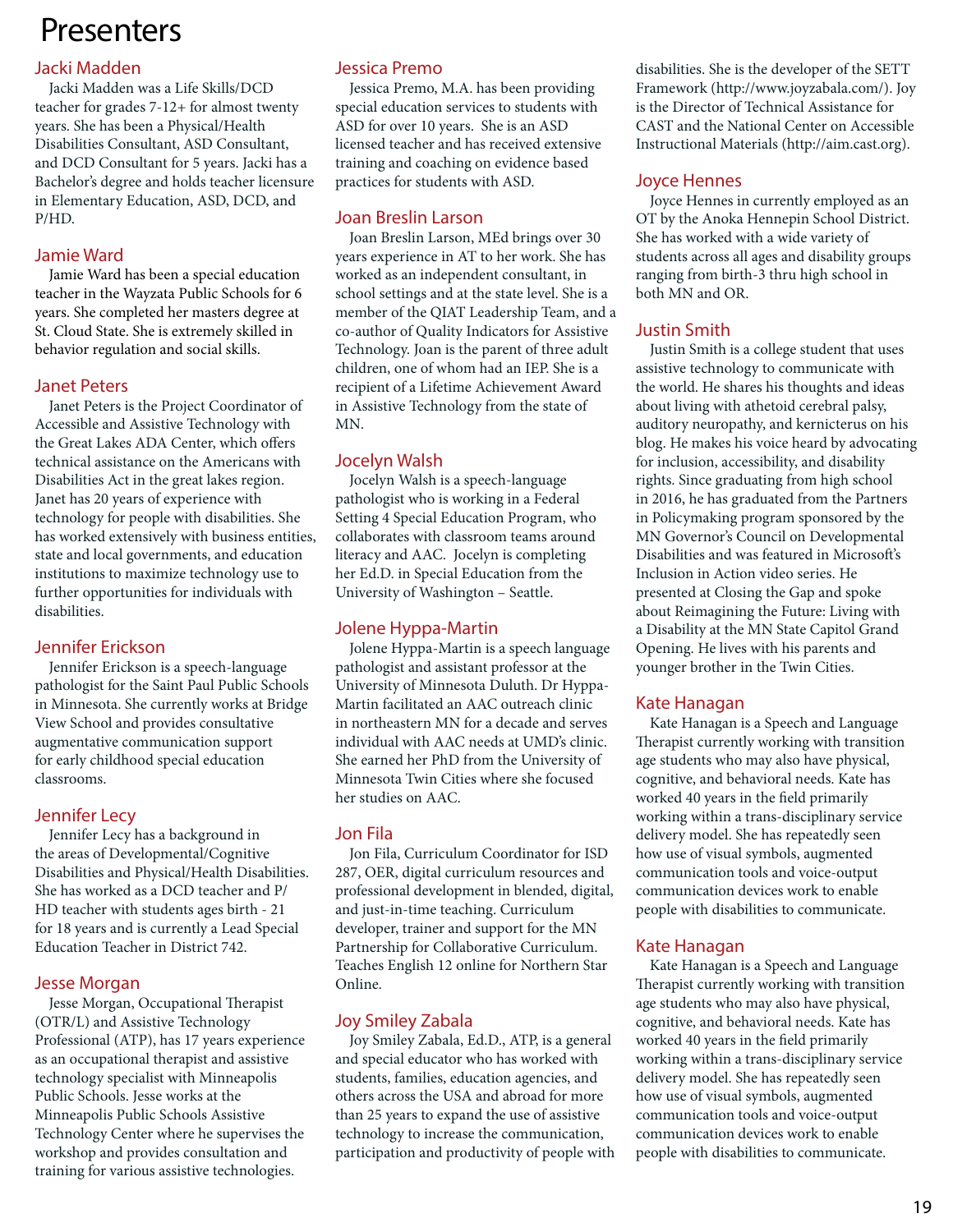# Kathy Robatcek

Kathy Robatcek is a Special Educator in North Branch, MN. She has dedicated 32 years to teaching students with varying intellectual abilities. After attending Charting the C's for many years, she excited this year to share her tips and tricks with you for building independence in the DCD classroom.

# Katie Thune

Since 2007 Katie Thune has been implementing yoga-based interventions and mindfulness for people with disabilities. She has her Teaching License in Health Education, and Special Education K – 12, as well as her MA in Education: Developmental Disabilities. Katie has done extensive curriculum writing and relationship work with nonprofits like Highland Friendship Club, Autism Society MN, Upstream Arts, and Special Olympics MN. She has developed curricula and courses for these organizations and on her own around the topics of healthy relationships and sexuality education.

#### Karen Berger

Karen Berger, Teacher of the Blind and Visually Impaired with Intermediate District #287 for 33 years. Lover of technology. Solving accessibility issues presented by a learning management system so that her blind student has access to her educational curriculum has been the greatest challenge of her career.

# Katie Nelson

Katie Nelson is a special education teacher within the Burnsville-Eagan-Savage District 191, servicing students within a site-based focus program at the elementary level. She is also on the district's Assistive Technology team, working primarily at the elementary level, mentoring and co-teaching with a focus on implementation of Assistive Technology to address student needs.

# Kayna Plaisted

Kayna Plaisted is a Curricular Support Specialist at Northeast Metro 916 servicing students with special needs in elementary and middle school. After attending three different week long literacy camps, hosted by Drs. Karen Erickson and David Koppenhaver, she is confident with the right strategies in place, ANY student can become a literate individual.

# Kelli Proulx

Ms. Kelli Proulx works for Intermediate School District 917. She has worked with the district for twelve years serving students with various educational disabilities. Currently she works as a Physical/Health Disabilities Teacher serving Farmington and Lakeville school districts.

# Kelly Fonner

Kelly Fonner is a self-employed consultant in assistive and educational technology. She is a Special Educator and has a Masters in Educational Technology with emphasis in Rehabilitation/Special Education. Since 1986 she has presented to schools, universities & families in 48 states & internationally on augmentative communication, computer access & electronic literacy.

# Kelsey Janni

Kelsey Janni is a Special Education Teacher in the Belle Plaine school district. She is currently in her 5th year teaching and will be receiving her Master's Degree in December. Within the Belle Plaine School District, she works with 7-12 grade students in a life skills classroom, where the students are able to learn and utilize skills they'll need once they graduate from high school. Some of these skills include laundry, cleaning, community outings, and much more!

# Kris Schulze

Kris Schulze is Justin Smith's mother and works to improve user experience with technology for the State of Minnesota's Information Technology Department. She was co-founder of Parents of Infants and Children with Kernicterus, a non-profit organization that raised awareness of kernicterus through partnership with health care organizations and government agencies to change pediatric standards of care for newborn jaundice.

# Kristin Oien

Kristin Oien is the Minnesota Department of Education State Specialist for the Blind and Visually Impaired. She is responsible for providing support, training and technical assistance to teachers of the blind / visually impaired (TBVI), certified orientation and mobility specialists (COMS), and other stakeholders providing service to students with disabilities and their families.

# Kursten Dubbels

Kursten Dubbels is the assistive technology (AT )and Universal Design for Learning (UDL) Specialist at the Minnesota Department of Education (MDE). She coordinates staff development activities to build local capacity of educators to implement multiple initiatives to strengthen efforts toward a more inclusive educational experience through the AT Teams, AEM, and UDL Cadre and Mentor projects for the Department.

# Kyle Jensen

Kyle Jensen is an eighth year SLD teacher at Watertown-Mayer High School. He has experience teaching Read180, math interventions, transition instruction, academic coaching, and co-teaching models. He coaches track, football, weight room, and summer strength, along with advising ecology club and peer coaching.

# Laurel Schoborg

Laurel Schoborg has a background in Communication Disorders and DCD Programming for 33 years. She has worked in the areas of Assistive Technology, Communication, DCD Teacher, for grades K-12, and is currently a Special Education District Lead Teacher in the St. Cloud School District.

# Lindsay Tsakistos

Lindsay Tsakistos is a Physical/Health Disabilities teacher for Minneapolis Public Schools. She is passionate about supporting schools with creating inclusive environments. She is currently the leader of the Universal Design for Learning (UDL) committee in Minneapolis.

# Lisa Sorensen

Lisa Sorensen, MS has been in the field of special education for 27 years. Lisa is the autism consultant for Sherburne N. Wright Cooperative for the past 10 years. Lisa has experience with a variety of disabilities including SLD, DCD, ASD, and OHD. Lisa has participated as a trainer with her regional colleagues in providing a three day hands-on with student models structured teaching workshop. Lisa is an advocate promoting student independence and training colleagues to better serve students with disabilities.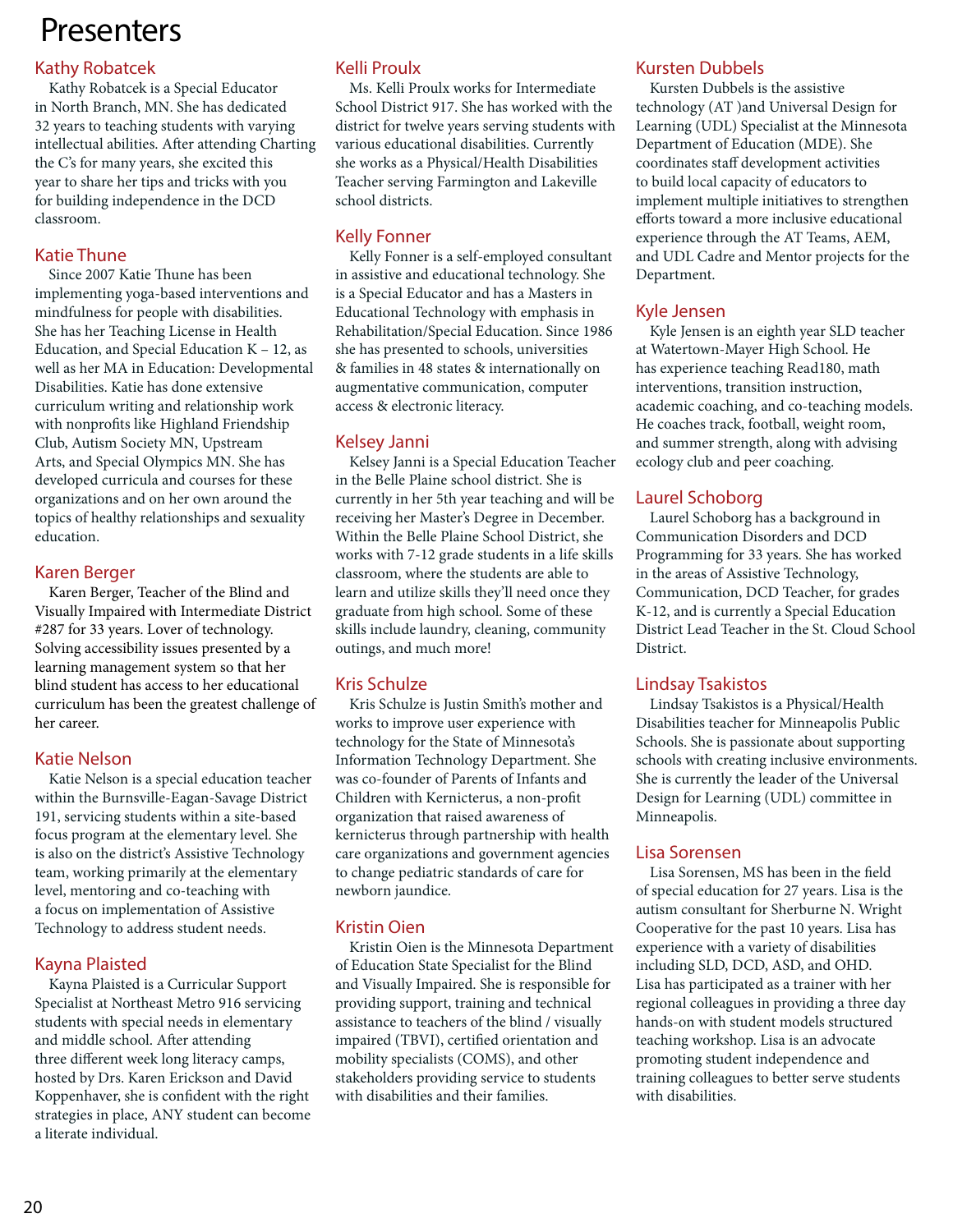# Lori Klein

Lori Klein is a Teacher of Blind/Visually Impaired and Certified Orientation and Mobility Specialist with Intermediate School District 917, located in SE Metro area. Lori is the Lead Teacher who answers questions from ISD 917 and its 9 member districts. Lori is the BVI Coach for students in BVI training programs for Region 11.

# Lori Mjones

Lori Mjones has been teaching kindergarten at DGF school district for over 30 years. She inspires her students to do their best every day. She practices hands on learning with her students to help them achieve their personal best. She loves her job and watching her students grow and develop.

# Lori Warner

Lori Warner, Occupational Therapist & Assistive Technology Consultant - Northfield School District Region 10 Assistive Technology Community of Practice.

# MariBeth Plankers

MariBeth Plankers is a speech language pathologist and assistive technology professional. She is the director of the Regional Assistive Technology Center at Minnesota State University Moorhead. At the University in the Speech Language Hearing Department, MariBeth provides services and clinical supervision in the areas of Assistive Technology and Universal Design for Learning.

# Marilyn Dornfeld

Marilyn Dornfeld, Director of Adult Programs – Marilyn oversees NAMI Minnesota's adult programs. She is a Family– to-Family teacher, trainer and manages NAMI's Family-to–Family program, Family Support Groups, and Family Connections (BPD) groups. Marilyn is certified to teach QPR, Good Mental Health in the Workplace, Youth Mental Health First Aid, Mental Health First Aid, Early Warning Signs and other programs.

# Marissa Mahowald

Marissa Mahowald is a Teacher for Students with Blindness/Visual Impairment as well as a Certified Orientation and Mobility Specialist in St. Cloud. She has worked in the field of visual impairment for 17 years. Over the last ten years, Marissa has actively sought out training opportunities in the low incidence area of deafblindness and is passionate about sharing her knowledge of deafblind strategies with teams.

# Mary Cashman-Bakken

Mary Cashman-Bakken is the Deaf and Hard of Hearing State Specialist for the Minnesota Department of Education. She taught as a DHH itinerant teacher for 10 years prior to coming to the State of MN where she has been working for about 25 years. Mary earned a B.A. from the College of St Benedict in St. Joseph, MN, a M.A. from Gallaudet University in Washington, D.C and a Juris Doctorate (J.D.) from William Mitchell College of Law in St. Paul. Mary is Deaf herself and grew up with 2 deaf siblings. She and her husband have 2 daughters. She is an avid reader and collects children's books.

# Mary Sagstetter

Mary Sagstetter joined AbleNet in June of 1998, with over 11 years of professional experience in the field of Special Education. In her current role as Sr. Business Development Manager, Mary focuses on providing awareness of AbleNet's growing portfolio assistive technology solutions for individuals with disabilities. Mary presents at national conferences and has provided assistive technology and curricular training for organizations across the nation.

# Melissa Misterman

 Melissa Misterman came to Minnesota from Pennsylvania where she held the position of Student Disability Coordinator and Instructor at the post secondary level. Melissa obtained a B.A. in Psychology from Wilkes University, Pa. and a Master's Degree in Special Education from Marywood University, Pa. She is passionate about providing students with unique learning experiences that provide opportunities for them to identify their strengths and to be successful in learning.

# Meredith Richards

Meredith Richards is a speech-language pathologist at Bridge View School and Focus Beyond Transitional Services in St. Paul Public Schools. She has specialized in the area of augmentative and alternative communication for three years.

# Michele Glynn

Michele Glynn, M.A. is a special education teacher for students with ASD in the Minneapolis Public Schools. She has worked for over 25 years as a special education teacher for children with developmental disabilities including Autism Spectrum Disorder. She has presented nationally and

has consistently received excellent feedback for her practical and inspirational ideas in the area of educating students with autism!

# Michelle Raml

Michelle Raml currently serves as an assistant principal for Sartell Middle School, having spent 13 years in the middle school language arts classroom. Her passion for education in honoring all students on their educational journey runs deep. Michelle's dedication to co-teaching practices, using assessment data to inform instruction, and integrating best practices to provide highquality education for all students is at the forefront of her service to students and families.

# Nichole Krier

Nichole Krier is an Assistive Technology and Special Education Consultant. She has worked in the field of Special Education for 16 years. She is licensed in the areas of Elementary 1st-6th grade, Special Education K-12 (Categories: Learning Disabilities, Emotional/Behavioral Disorder, Autism Spectrum Disorder & Mild/Moderate Mentally HDCP). Nichole has worked in both the classroom and consultative role during her 16 years. She has used a variety of technology tools to adapt classroom materials for students who needed Assistive Technology support. In her different roles, she has trained students, teachers, parents and administrators on technology tools for students with special needs.

# Nicole Mold

Nicole Mold is currently employed as an OT in the St. Francis School District. She has experience working with a wide range of students in elementary schools and with infants in birth-3 school based programs.

# Nicole Wilson

Nicole Wilson is currently employed as a COTA by the Anoka Hennepin School district. She has worked with both elementary and early childhood students. Nicole also fabricates custom items and devices for school aged students.

# Pat Cicharz

Pat Cicharz is a special education teacher with students in fifth through eighth grade, serving over 20 years in this position. Her primary focus is supporting students with emotional and behavioral difficulties to learn skills for success. Pat received her Masters in Education from St. Cloud State University.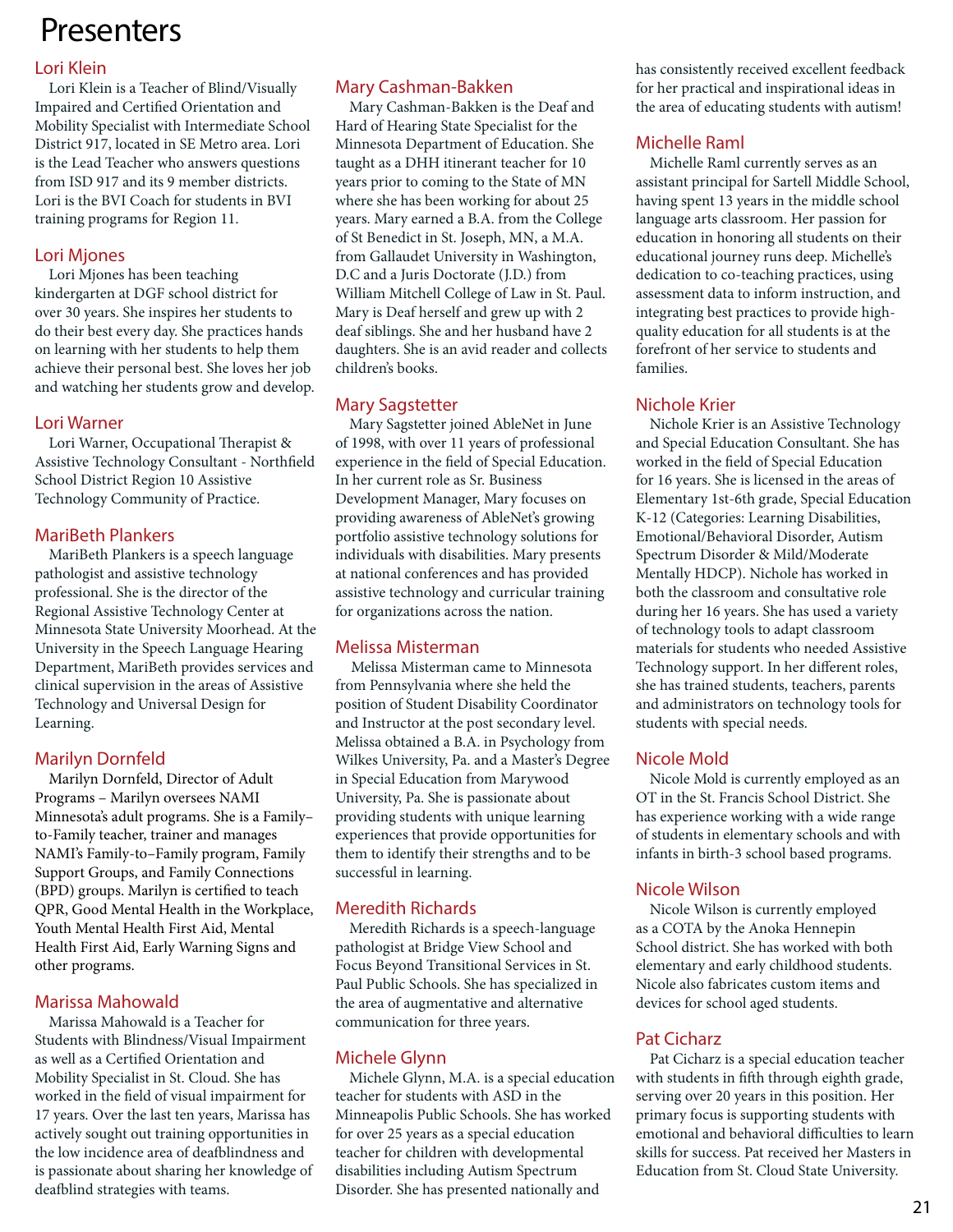# Sarah Knoph

Sarah Knoph serves as the agency Integrated Education and Olmstead Plan Specialist. In this new role, Sarah has the opportunity to collaborate with agency leaders on continuous improvement opportunities directed at inclusion of students in the most integrated setting. Sarah obtained her juris doctorate at the University of St. Thomas and her master's in special education at Bethel.

#### Scott Larson

Scott Larson's dream job has become a reality this year. He was asked to pilot a new position as a Technology Integrationist for the District Special Education Department. He is spending his days in a think-tank, helping Sped. Teachers create useful technology skills for organization, data collection and student independence.

# Sheila Koenig

Sheila Koenig is the Transition Coordinator at State Services for the Blind. Before coming to SSB, she taught 9th grade English. She earned her Master's in Curriculum and Instruction from the University of Minnesota. As a blind person herself, she strives to empower students with skills and self-determination.

# Stephanie Mahal

Stephanie Mahal, Occupational Therapist servicing K-8 grade students in Northfield Specialized Educational programs: DCD, LI, EBD, ASD/NB, OHD, and SLD Region 10 OT/PT Community of Practice.

# Stephanie Ross

Stephanie Ross was an elementary Life Skills teacher for 10 years in Iowa. Then she was a Resource Room teacher for 5 years. She has recently become a Physical/Health Disabilities Consultant. Stephanie has a Master's in Special Education. She holds teacher licensure in Elementary Education, DD, and P/HD.

# Sue Allen

Sue Allen is a Speech Language Pathologist within the Burnsville-Eagan-Savage School District 191, servicing students within a site based DCD/ASD program at the high school. She also works as an Assistive Technology Specialist working with teams primarily at the secondary level, training, coaching and mentoring teams as they address AT needs for all students.

# Sue Benolken

Sue Benolken is the Interagency Coordination Specialist for the Division of Special Education. She has provided leadership to local communities as they develop successful implementation strategies of the Coordinated Interagency System, ages birth to twenty-one for over 30 years. She has worked in schools, regional organizations, the state departments of Human Services and Education. She believes passionately that strategic coordinated planning efforts across home, school and community will contribute to the success of children and youth with disabilities, and mental health concerns and their families.

# Sue Redepenning

Sue Redepenning is the owner of LiveLife Therapy Solutions, Inc. Her company received an Assistive Technology grant from the state of MN in March of 2013 called Technology for HOME (TFH). Sue leads 12 Assistive Technology consultants with degrees in Occupational Therapy, Speech Therapy, Physical Therapy, or Engineering for the TFH program. These AT consultants travel throughout MN to see people to meet their Assistive Technology needs so they can stay living in their own home or move to live in their own home. The grant serves MN with disabilities that have home care services or waivered services. Sue has worked in Assistive Technology for more than 30 years in home care, rehabilitation and school based settings.

# Susan Sullivan

Susan Sullivan is currently the CVI Project Leader at the American Printing House for the Blind (APH) in Louisville, Kentucky. She graduated from Illinois State University with a teaching degree in Low Vision and Blindness and from the University of Illinois with a master's degree in Early Children Special Education/Infancy. CVI has been her passion throughout her career and she is excited to share and learn through her work at APH.

# Tami Childs

Tami Childs is a licensed school psychologist and MN statewide ASD specialist. She has much experience implementing and training on evidence based practices for ASD and related disabilities. She has helped develop training protocols in MN for several evidence based practices and has presented on PMII nationally.

#### Tami Hellewell

Tami Hellewell is an Occupational Therapist who has worked with children for over 15 years for the Southwest / West Central Service Cooperative. The service cooperative provides specialized services to 17 school districts in the Southwestern Minnesota area. Tami is passionate about bringing fun and utilizing a multi-sensory approach into her therapy to help children be more successful with their daily academics.

# Taylor Thomas

Taylor Thomas has been an itinerant teacher of Deaf/Hard of Hearing learners for the past seven years with Intermediate School District 917 (ISD 917). Taylor works with students from kindergarten through high school. Over the last three years, Taylor has worked with school districts to increase their use of closed captioned media in the classroom. Taylor is a member of ISD 917's Assistive Technology Committee, as well as, a co-facilitator for the Region 11 Metro ECSU D/HH Community of Practice. Taylor has created numerous inservices and simulations to demonstrate the needs for accessible media. She is extremely passionate about incorporating accessible educational technology into instruction.

#### Terri Rosen

Terri Rosen is an Assistive Technology Specialist in the PACER Simon Technology Center. In addition to providing assistive technology consultations, she currently leads Project KITE (Kids Included Through Technology are Enriched) to provide assistive technology training to teams of parents and educators of students aged 3-8. Terri's specialty area is focused on technology to support literacy skills development and access.

# Tina Hanson

Tina Hanson is an Assistive Technology Specialist for the PACER Simon Technology Center. She coordinates EX.I.T.E. Camp and Technology for Girls Club, both of which focus on encouraging middle school girls with disabilities to pursue interest in STEM. Tina also conducts AT consultations, in-services and workshops for parents and professionals with a focus on reading, writing, and alternative access methods.